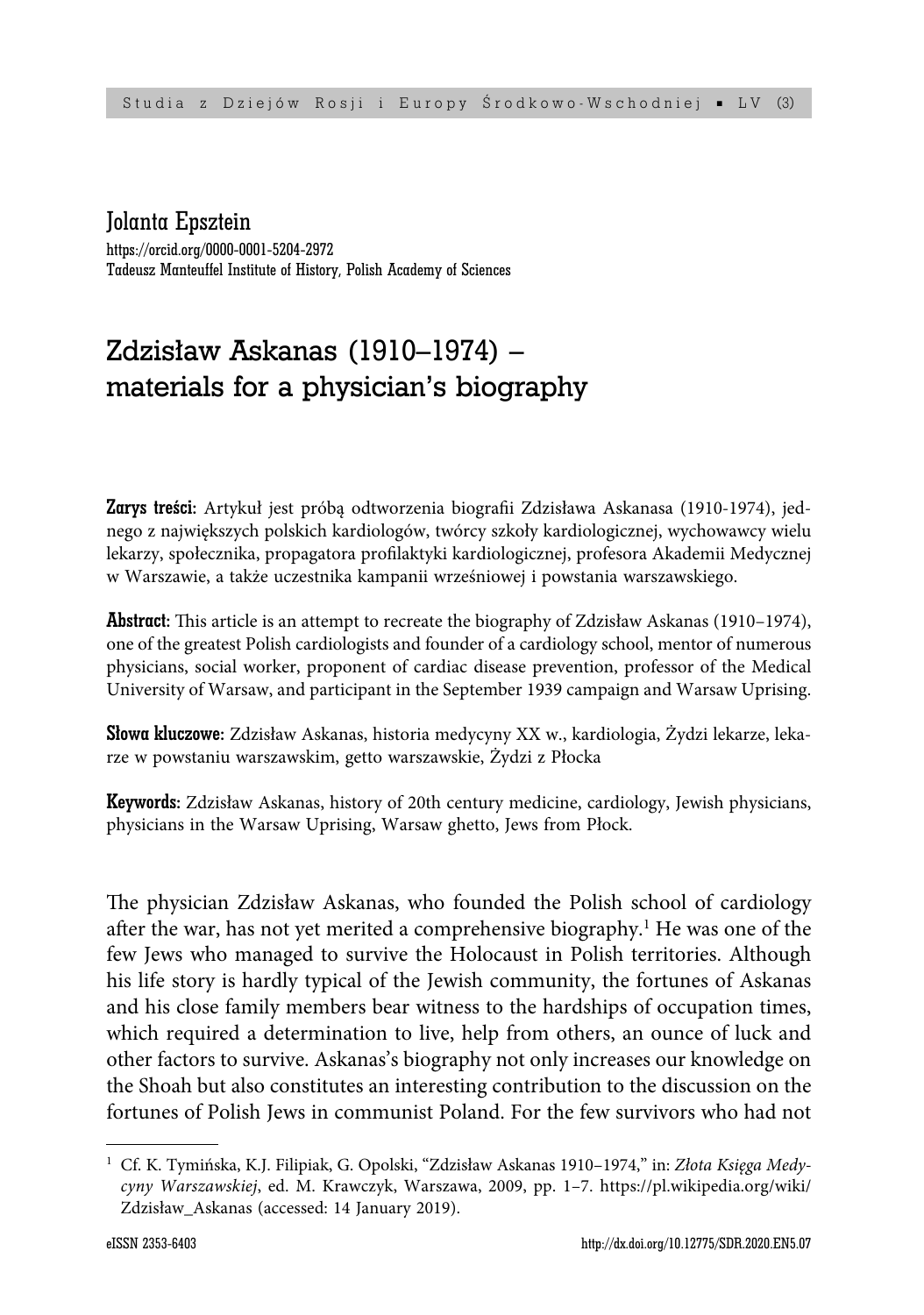left Poland, the post-war reality turned out to be not easy at all. Askanas decided not to emigrate, lived through the March 1968 anti-Semitic purge and died a few years later.

## Family history

Zdzisław Askanas was a scion of a known and relatively well-off Jewish family which, since the mid-eighteenth century, lived in the environs of the Mazovian town of Płock and, since the early nineteenth century, in the town itself. Traces of the Askanases can be found in numerous archival documents. Zdzisław's ancestors, just like other families ranked among Jewish community elites, pursued trade and commerce. They multiplied their assets by skilfully investing savings, and taking advantage of times of prosperity and other economic opportunities. The grain trade brought considerable profits and was the bedrock on which fortunes of Jewish families grew.<sup>2</sup> In the second half of the nineteenth century, when prohibitions on the purchase of land estates by Jews were lifted, one method of investing capital was to buy indebted properties set up for auction by the Land Credit Society. In this way, Zdzisław's great-grandfather, Józef Askanas, in addition to trading as a merchant of the First Guild and owning property in Płock, decided to invest in land. He purchased three estates: Łubki and Świerczynek in Płock County, and Kamienne Brody in Lipno County.<sup>3</sup> In the 1870s, he moved to Łubki to directly manage his farm. His son Samuel was also a Płock merchant with a thriving commercial business and contacts with foreign partners, even from the United States, and also acted as an agent of the Russian Insurance Company in the town. In 1890, he purchased a spacious property at 30 Szeroka Street, Płock.

Both Józef and his son Samuel played an active role in the social and religious life of the Jewish community, being members of the Płock Synagogue Supervision Committee<sup>4</sup> and making efforts to have a Talmudic school opened in the town. Józef was one of the founders of the Izaak Fogl Hospital<sup>5</sup> and contributed 300 roubles to purchase a plot of land for a new Jewish cemetery. Samuel was the patron

<sup>2</sup> For a detailed discussion on the Askanas family genealogy, see the article by K. Grochowska- -Iwańska, "Dwa i pół wieku rodziny Askanasów w Płocku. Część 1," *Notatki Płockie*, 2016, no. 2/246, pp. 3–9, http://www.tnp.org.pl/Notatki\_Plockie\_2016\_nr\_2.pdf (accessed: 30 October 2018).

<sup>3</sup> Ibid., p. 7. When Józef Askanas died, the Łubki estate was inherited by his sons: Ludwik, Markus, Mojżesz and Samuel. Cf. *Kalendarz Informator Płocki na rok 1899*, Płock, 1899, p. 70, http://www. tnp.org.pl/biblioteka/dlibra/docmetadata?id=158 (accessed: 30 October 2018).

<sup>4</sup> Cf. M. Sokolnicki, "Żydzi w życiu politycznym Płocka do 1919 roku," *Notatki Płockie*, 2004, no. 49/1–198, pp. 22–30, http://mazowsze.hist.pl/40/fack\_you\_admin/840/2004/1317/1\_198/31523/ (accessed: 30 October 2018); *Słownik geograficzny Królestwa Polskiego*, vol. 3, Warszawa, 1882, p. 771; vol. 5, Warszawa, 1884, p. 774; vol. 11, Warszawa, 1890, p. 672.

<sup>5</sup> Later the Izaak Fogl Jewish Hospital, cf. https://jewishplock.eu/ (accessed: 10 December 2019).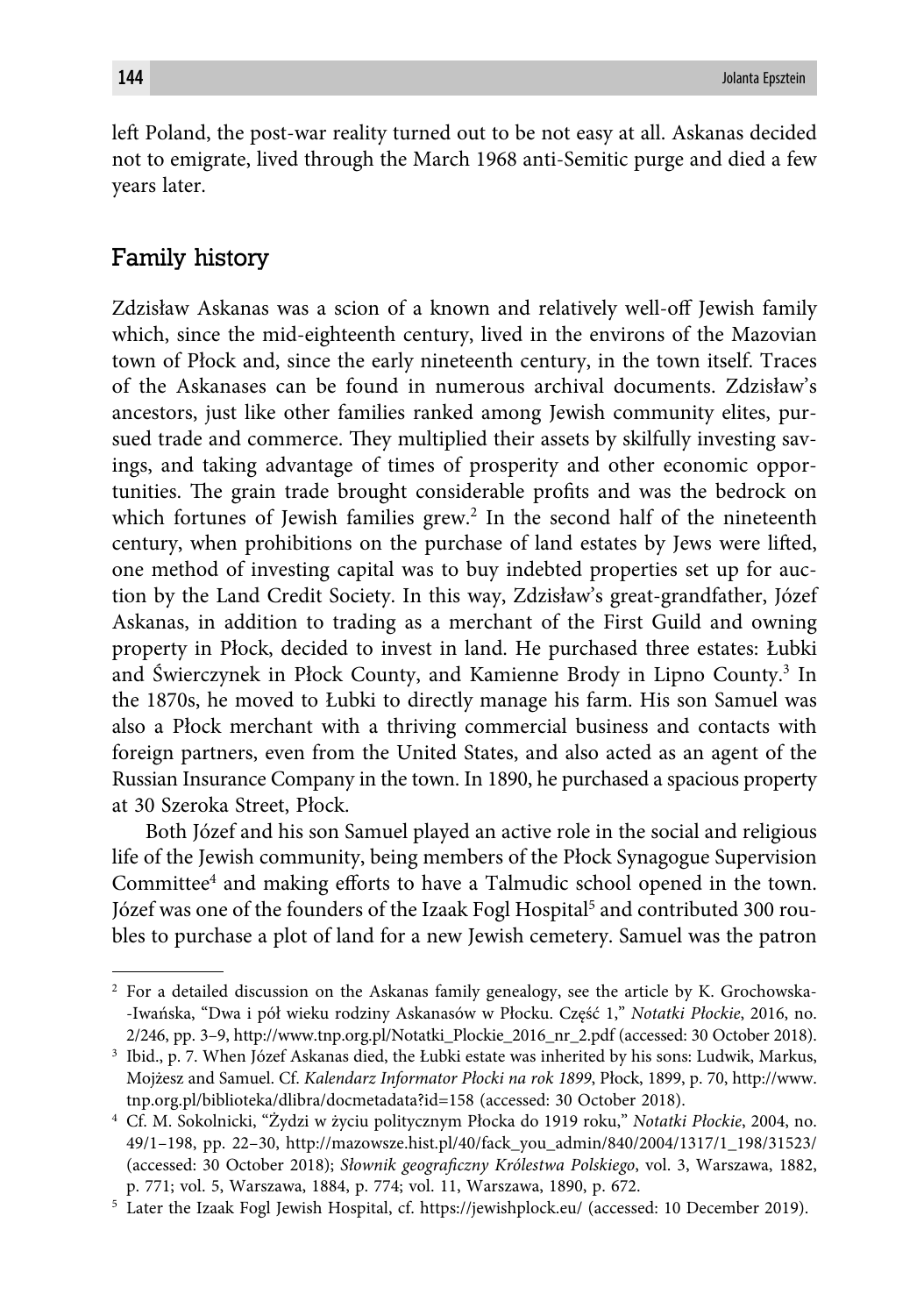of the Old People and Invalids Home and a honorary member of the Płock Fire-Fighting Society.6

Samuel married Anna (Chana Etta), née Grynberg. They had three children: Zdzisław's father Wiktor, born in 1883, a daughter, Salomea, and another son, Alfons Lejzer, merchant and art collector. Wiktor went to study pharmacy at the French Sorbonne and in 1907 married Eugenia Lipszyc, later moving with her to Warsaw.7 Initially, the spouses lived at 8 Sienna Street: Wiktor ran a chemist's and his wife worked as a seamstress. It is notable that as early as 1908 they had a telephone installed, which means that they were quite affluent.<sup>8</sup> Later, the Askanas couple moved to 139/7 Marszałkowska Street, to a house owned by Paweł Truskier.<sup>9</sup>

In the 1880s, Marszałkowska Street developed rapidly, becoming one of Warsaw's high streets, with commercial outlets, numerous stores, warehouses and even industrial facilities. It was also a popular street for lawyers and doctors to set up their practices. The pastry shops and restaurants became places of social gatherings, and Jewish businessmen frequently moved their offices there as well. The busy nature of the street guaranteed higher revenues and spurred the growth of their businesses. The firm of Wiktor Askanas must have flourished, as it stayed at that important city point until World War Two. The store's advertising published in *Warszawski Skorowidz Branżowy na rok 1936–1937* stands out against others of its kind due to the thickness of the typeface.10 Undoubtedly, Wiktor Askanas was able to spare some extra expense for publicity, because his outlet was earning quite a profit. It is possible that this success was influenced by selling face cream whose formula Wiktor brought from France.<sup>11</sup>

Wiktor and Eugenia had two sons, Stefan<sup>12</sup> and Zdzisław, the latter born on 1 June 1910.13 Providing both with suitable education was a priority for the parents. The boys were brought up by a German governess and therefore mastered German perfectly at an early age. They were also visited by a French teacher, although only Polish was spoken at home. The family had a gift for music: Wiktor played the

<sup>6</sup> Cf. K. Grochowska-Iwańska, op. cit., pp. 7–8; "Tydzień" (Piotrków), 9, 1881, no. 42, http://bc.wbp. lodz.pl/Content/6090/Tydzien1881nr42a.pdf (accessed: 30 October 2018).

<sup>&</sup>lt;sup>7</sup> The account of Aleksander Askanas.

<sup>8</sup> Cf. *Adresy Warszawy na rok 1908*, Warszawa, 1909, pp. 177, 380; http://ebuw.uw.edu.pl/dlibra/ doccontent?id=7571 (accessed: 30 October 2018).

<sup>9</sup> Cf. "Taryfa posesji (domów i placów) miasta Warszawy i Przedmieścia Pragi," in: *Kalendarz Informacyjno-Encyklopedyczny na rok 1912*, p. XXXIV; *Księga Adresowa Polski (wraz z W. M. Gdańskiem) dla handlu, przemysłu, rzemiosła i rolnictwa*, Warszawa, 1930, p. 1864.

<sup>10</sup> Cf. *Warszawski Skorowidz Branżowy na rok 1936–37*, Warszawa, n.d., p. 363.

<sup>&</sup>lt;sup>11</sup> The account of Aleksander Askanas.

<sup>&</sup>lt;sup>12</sup> Stefan Askanas (1908-1972), in 1939 junior lieutenant in the Polish Army, participant in the September 1939 campaign, economist from 1954 to 1966 and executive director of the International Poznań Fair.

<sup>13</sup> Archive of the University of Warsaw, Personal File of Zdzisław Askanas, call no. WL 29385 [hereinafter: AUW].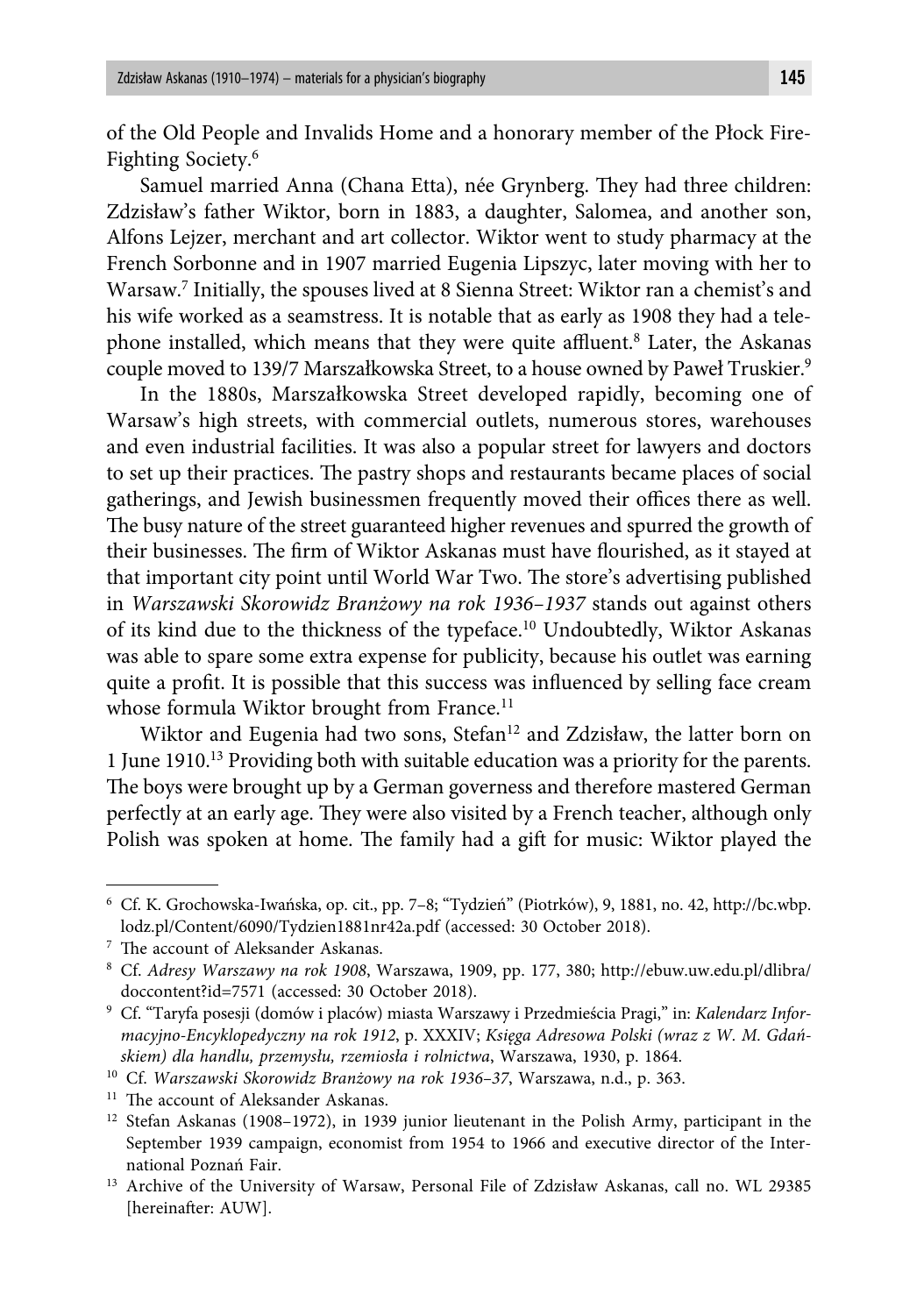violin, Eugenia the cello, Stefan the flute and Zdzisław the piano.<sup>14</sup> The younger son demonstrated an aptitude for music and later attended a musical school, even considering pursuing his studies in this direction.

# Education

Before this took place, however, Zdzisław started his gymnasium education. Having successfully passed the entrance exams, on 1 September 1917 he started his first day at the private Roch Kowalski Gymnasium for boys located at 27 Świętokrzyska Street. It is possible that this school was chosen because it was close to the Askanases' home: 139 Marszałkowska Street is only a short distance from 27 Świętokrzyska Street. The Roch Kowalski Gymnasium was founded in 1888. It was initially located at 13 Chłodna Street and later moved to 27 Świętokrzyska Street.<sup>15</sup> Initially run as a two-grade private school, in 1900 it was converted into a preparatory philological gymnasium, and in 1908 into a private eight-grade school with Russian as the language of instruction, replaced by Polish in the school year 1915/16. The *Spis nauczycieli szkół wyższych, średnich*… published in 1924 lists some of the tutors who taught Zdzisław Askanas at the Roch Kowalski Gymnasium.16 Zdzisław's graduation certificate bears the signature of Principal Aleksy Strzeszewski, as well as that of PE teacher Roman Cieślewski, chemistry teacher Julia Światłowska and Roch Kowalski himself, who taught introduction to philosophy.<sup>17</sup> In May and June 1928, Zdzisław sat the ordinary final gymnasium exams in humanities. He was not a particularly diligent pupil. His final certificate shows mostly  $C$ 's, with a single A awarded for "bodily exercises."18

The next stage in young Zdzisław's education was university. Why he chose Warsaw University and for what reason he applied to enrol in the Faculty of Medicine remains unknown. Ultimately, he was not admitted due to the limited number of places. Formally, Warsaw University did not restrict Jews from becoming students; in practice, however, they might have encountered various hindrances. In the early 1920s, the percentage of Jewish youth admitted to the University was steadily falling.<sup>19</sup>

<sup>14</sup> Cf. A. Askanas, *Black Swastika, Red Swastika*, n.p., 2009, p. 21. As reminisced by Aleksander: "My father was a very good piano player, showing particular skill in sight-reading" (The account of Aleksander Askanas).

<sup>15</sup> Cf. J. Niklewska, *Prywatne szkoły średnie w Warszawie 1905–1915*, Warszawa, 1987, p. 257.

<sup>16</sup> Cf. Z. Zagórowski, *Spis nauczycieli szkół wyższych, średnich, zawodowych, seminariów nauczycielskich oraz wykaz zakładów naukowych i władz szkolnych*, Lwów–Warszawa, 1924, http://www.mtg-malopolska.org.pl/images/skany/spis\_nauczycieli/spis\_nauczycieli.pdf (accessed: 30 October 2018).

<sup>17</sup> Cf. AUW.

<sup>18</sup> Ibid.

<sup>&</sup>lt;sup>19</sup> In the academic year 1929/1930, the percentage of Jews among those enrolling in the Faculty of Medicine was 22% and fell to 19.8% by 1935/1936. Mojżesz Kleinbaum, chairman of the Jewish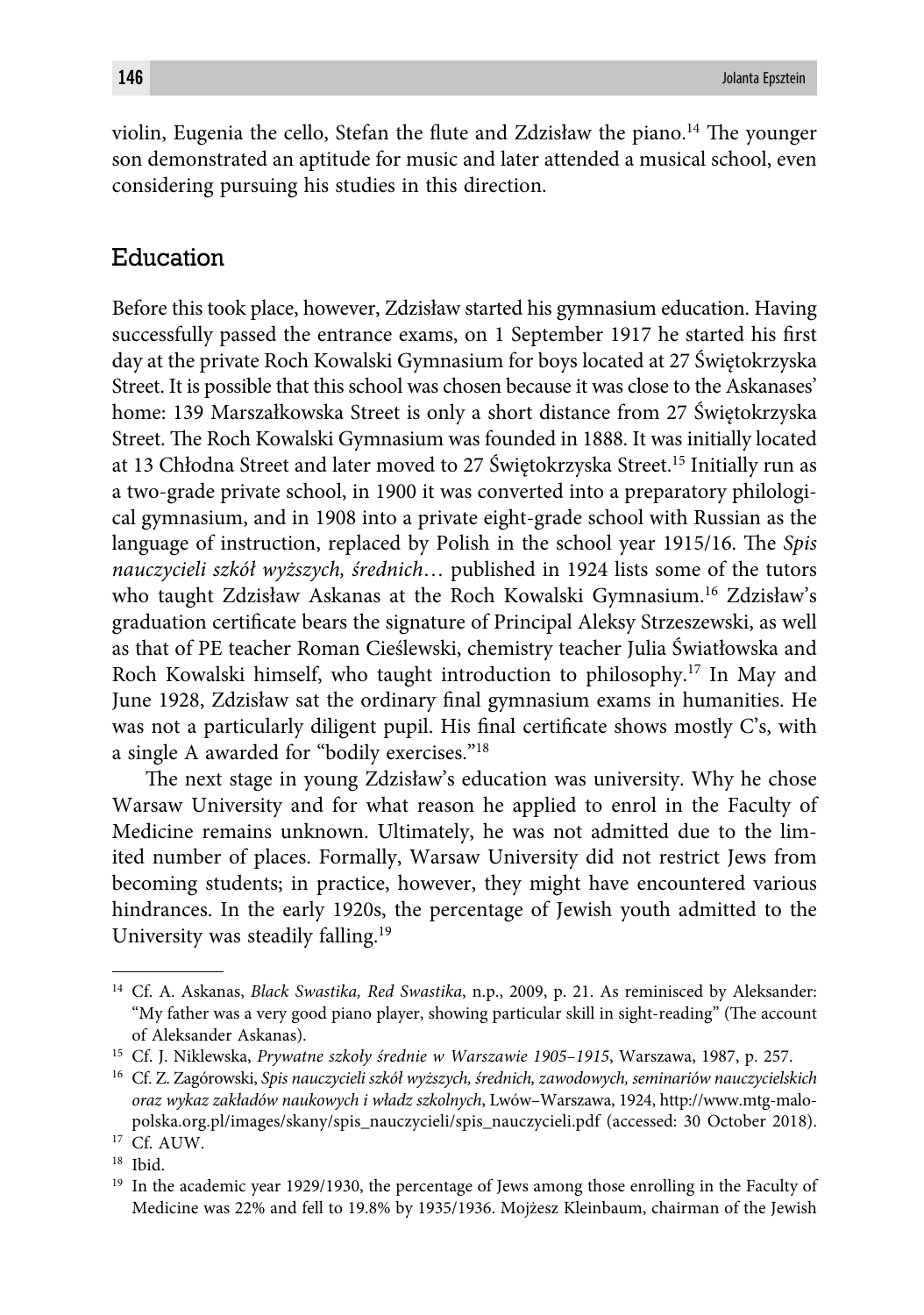Jewish youth was certainly more successful in accessing the Faculty of Humanities, and therefore Zdzisław, after his failure to matriculate in the Faculty of Medicine, revised his application to undertake a course in humanities. On 23 October 1928, he was enrolled in the Warsaw University Faculty of Humanities. He started English and Czech language courses and attended psychology lectures.20 He treated these activities as an intermission, and a year later he applied again to study at the Faculty of Medicine. In a request addressed in 1929 to the dean of Warsaw University, he explained his decision as follows: "I enrolled in the Faculty of Humanities so as to keep up my pace of work and learn foreign languages. Wishing to study medicine, I am trying to gain admission to student body once again."21 In 1929, he successfully passed his entrance exams, and in the autumn started his longed-for studies at the Faculty of Medicine. The complex of buildings occupied by the Faculty where Askanas studied for a number of years was located in the south-western part of the Śródmieście quarter. The main edifice was the Collegium Anatomicum at 5 Chałubińskiego Street. From the 1920s, the adjacent premises at 1 Oczki Street housed the Department of Forensic Medicine with dissecting rooms and auxiliary facilities. The other side of the street, a block delimited by Chałubińskiego, Nowogrodzka, Lindleya and Oczki Streets, held the pavilions of the university's Infant Jesus Hospital. The Faculty also owned, among other facilities, the Holy Ghost Hospital in Elektoralna Street, a paediatric clinic in Litewska Street, an obstetric clinic at 3 Starynkiewicza Street and a psychiatric clinic at the Saint John of God Hospital at 7 Konwiktorska Street.<sup>22</sup>

Early in his studies at the Faculty of Medicine Askanas met his fellow student Rachela Cajlingold (born 7 September 1911). The two soon fell deeply in love and married despite knowing each other for only a short time. In contrast to the partially assimilated Askanases, the Cajlingolds were a traditional Jewish family. Rachela's parents lost their sustenance due to the fraudulent actions of their relatives. Her father became a rank-and-file worker in a company he had previously

Association of Medics, appealed to Jewish students and physicians to continue the struggle for their rights: "Yet, Jews wishing to earn a degree in medicine are beset with difficulties on all sides, and those who managed to graduate are barred from practising. Young Jewish medics must therefore not only struggle for their right to be educated but also prepare beforehand to fight for their right to work, to serve as a physician and to be granted equal terms in their rights and duties towards the state." Cf. M. Natkowska, *Numerus clausus, getto ławkowe, numerus nullus, "paragraf aryjski": Antysemityzm na Uniwersytecie Warszawskim 1931–1939*, Warszawa, 1999, p. 19; P.M. Majewski, "Społeczność akademicka 1915–1939," in: *Dzieje Uniwersytetu Warszawskiego 1915–1945*, Warszawa, 2016, p. 148; M. Kleinbaum, "Stowarzyszenie – szkołą służby społecznej," in: *Żydowskie Stowarzyszenie Medyków Uniwersytetu Józefa Piłsudskiego w Warszawie. Wydawnictwo Jubileuszowe oraz sprawozdanie z Działalności za Rok 1937*, Warszawa, 1938, p. 11, http://mbc.cyfrowemazowsze.pl/dlibra/plain-content?id=24981 (accessed: 3 November 2018).

<sup>20</sup> Cf. AUW.

 $21$  Ibid.

<sup>22</sup> Cf. P. Majewski, op. cit., p. 60.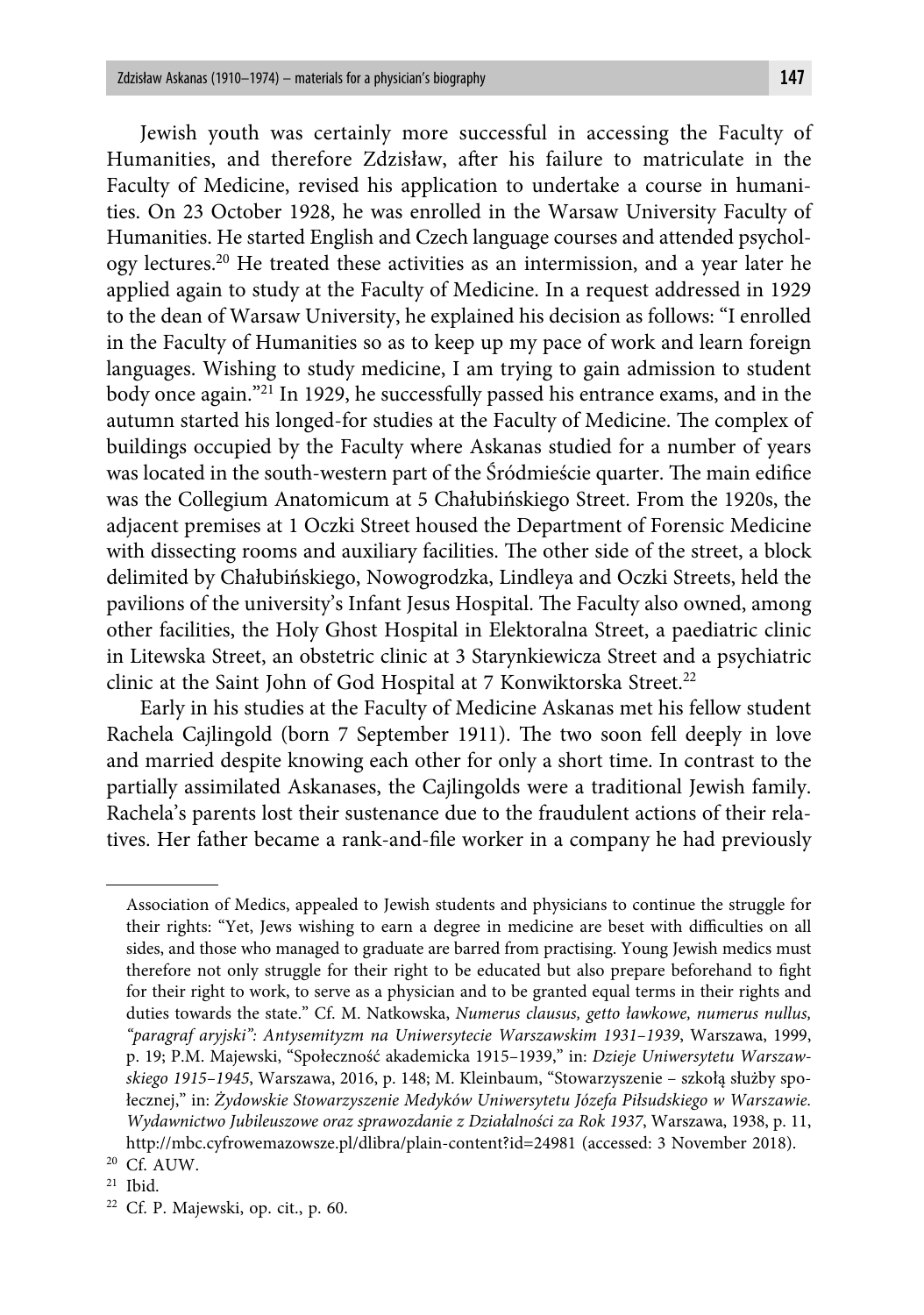managed. Rachela had to give lessons to pay for her gymnasium tuition fees.<sup>23</sup> In 1928, she graduated from Wiktoria Jędryczkowska's eight-grade private gymnasium for girls located at 11 Elektoralna Street in Warsaw.24 Following their wedding, the young Askanas couple moved to a rented flat in Złota Street. From the very beginning, they were plagued by financial difficulties related to family upkeep and paying for studies. Zdzisław made ends meet by giving lessons, a common device used by poorer pupils and students to improve their finances. For giving lessons to one of his pupils, in addition to a monthly fee of 25 zlotys, he was also offered free lunches. At the same time, he tried to have his tuition fees reduced; one attempt at this was made in the academic year 1934/35. He filed an application to the Faculty Board, but despite his good grades, passing all tests and exams, and attaching a "certificate of impecuniousness," his request was refused. He did, however, obtain a 50 zloty loan from the vice-chancellor's office, and was also assisted by the Jewish Association of Medics, $25$  which granted financial aid to a huge percentage of young Jewish medical students.<sup>26</sup>

Despite their financial hardships, both Mr and Mrs Askanas successfully completed their studies and received their M.D. diplomas on the same day, 12 June 1935.<sup>27</sup> Soon, they also started to work in the profession. Their joint office was initially located at 66 Polna Street, and later at 46 Mokotowska Street.<sup>28</sup>

In addition to his private practice, Zdzisław worked under the supervision of two eminent pre-war internal medicine specialists. The first of them, Professor Mściwój Semerau-Siemianowski (1885–1953), was one of the first Polish cardiologists to head the Second Internal Diseases Clinic of the St. Lazarus Hospital located at 2 Książęca Street, which was completely destroyed during the Warsaw Uprising.29

 $23$  The guardian of Rachela's grandmother, an uncle by the name of Jamajka, sold a small land estate inherited by the grandmother from her parents and left for Johannesburg, taking the money with him. Rachela's father, having an entrepreneurial spirit, together with his relatives ran a business procuring agricultural produce from peasants in eastern Poland. In the late 1920s, the family resolved to migrate to Palestine. The business was sold, and Rachela's grandparents were the first to leave for the new homeland. Unfortunately, the grandfather soon died, and his wife cabled the family not to come, because no money was to be earned there. Cf. A. Askanas, an unpublished story entitled *I Need Her More Than Ever Now*; id., *Black Swastika*..., pp. 19–20.

<sup>&</sup>lt;sup>24</sup> Wiktoria Jędryczkowska's school was established in 1909 in Warsaw as a seven-grade boarding facility, initially located at 4 Ciepła Street; in 1919, it became an eight-grade gymnasium with limited rights. See Z. Zagórowski, op. cit., p. 255.

<sup>25</sup> Cf. AUW.

<sup>26</sup> S. Kotowicz, "Żydowskie Stowarzyszenie Medyków U. J. P. Stowarzyszenie szkołą służby społecznej," in: *Żydowskie Stowarzyszenie Medyków Uniwersytetu Józefa Piłsudzkiego w Warszawie*. *Wydawnictwo Jubileuszowe oraz sprawozdanie z działalności za rok 1937*, Warszawa, 1938, p. 12.

<sup>27</sup> Cf. *Rocznik Lekarski Rzeczypospolitej Polskiej na 1936 rok*, Warszawa, 1936, p. 1649.

<sup>28</sup> Cf. *Rocznik Lekarski Rzeczypospolitej Polskiej na 1938 rok*, Warszawa, 1938, p. 642.

<sup>&</sup>lt;sup>29</sup> Apart from Askanas, other pupils of Professor Mściwoj Semerau-Siemianowski included two other eminent cardiologists: Professor Edmund Żera (1899–1993) and Professor Jerzy Jakubowski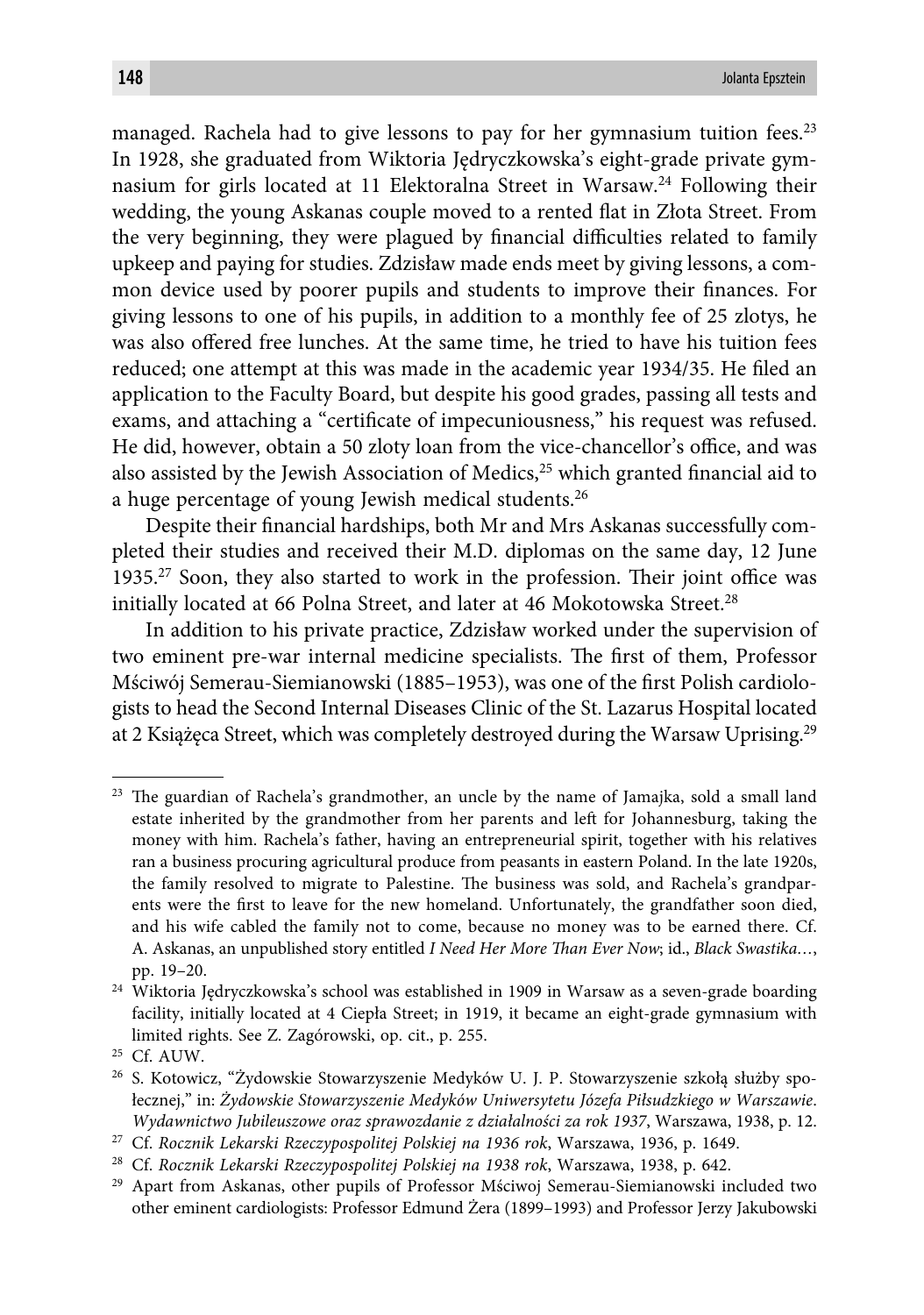The young doctor was also tutored by Professor Jakub Węgierko (1889-1960), one of the founders of Polish diabetology, since 1935 head of the observational ward of the St. Stanislaus Hospital for Infectious Diseases (37 Wolska Street).<sup>30</sup> Concomitantly, he worked at the Department of General and Experimental Pathology of the Warsaw University Faculty of Medicine (26/28 Krakowskie Przedmieście), headed by Professor Franciszek Venulet  $(1878-1967)^{31}$  first as a volunteer, then assistant and senior assistant, and started to write his PhD thesis on cardiology. Rachela Askanas likewise continued her professional and medical education and had her articles published in the *Medycyna i Przyroda* medical journal.<sup>32</sup> She was employed as an assistant at the Jewish Bersohn and Bauman Children's Hospital at 60 Sienna Street.<sup>33</sup> Immediately prior to the war, the financial situation of the Askanases markedly improved. In 1938, Zdzisław's income from his private practice alone was 3,600 zlotys.34 Considering additional jobs and Rachela's salary, the family's financial standing was quite satisfactory, especially as both husband and wife were still at the onset of their medical careers. Their relative professional successes were also combined with an important change in their private lives when their son Aleksander was born in 1938.

## The war and ghetto

The looming war, however, put an end to the Askanases' plans for a settled life. Already in March 1939 Zdzisław was summoned for military exercises and on 24 August finally mobilized as a physician with the  $32<sup>nd</sup>$  Infantry Regiment, participating in the defence of the Modlin fortress during the September campaign.

<sup>(</sup>born Muszkatenblit, 1887–1967), the latter of whom survived the Holocaust in the Soviet Union and opened a cardiology school in Łódź after the war. All three of them founded their own schools.

<sup>&</sup>lt;sup>30</sup> Professor Jakub Węgierko, who came from a very poor Jewish family, was the son of a gardener at the Okopowa Street Jewish cemetery and brother of the noted stage player and director Aleksander Węgierko.

<sup>31</sup> Cf. K. Tymińska, K.J. Filipiak, G. Opolski, op. cit., p. 2.

<sup>&</sup>lt;sup>32</sup> Cf. Department of Old Medical Books of the Main Medical Library in Warsaw [hereinafter: GBL], Personal File of Alina Askanas, call no. I-1124.

<sup>&</sup>lt;sup>33</sup> The Bersohn and Bauman Hospital was founded in 1876–1878 on the initiative of Majer and Chaja Bersohn, their daughter Paulina Bauman, and her husband Solomon. In 1923, due to a difficult financial situation, the facility was closed down, but in 1930, thanks to the efforts of Dr Anna Braude-Hellerowa, it came into the possession of the Friends of Children Society, and was expanded and furnished with modern equipment thanks to the financial support of the Jewish community and the American Jewish Joint Distribution Committee. In the 1930s, it was one of the most modern paediatric facilities in Poland. Cf. H. Kroszczor, "Szpital dla dzieci im. Bersohnów i Baumanów (1924–1939)," *Biuletyn Żydowskiego Instytutu Historycznego*, 73, 1970, pp. 68–91; 74, 1970, p. 79.

<sup>34</sup> Cf. GBL, Personal File of Zdzisław Askanas, call no. I-1124.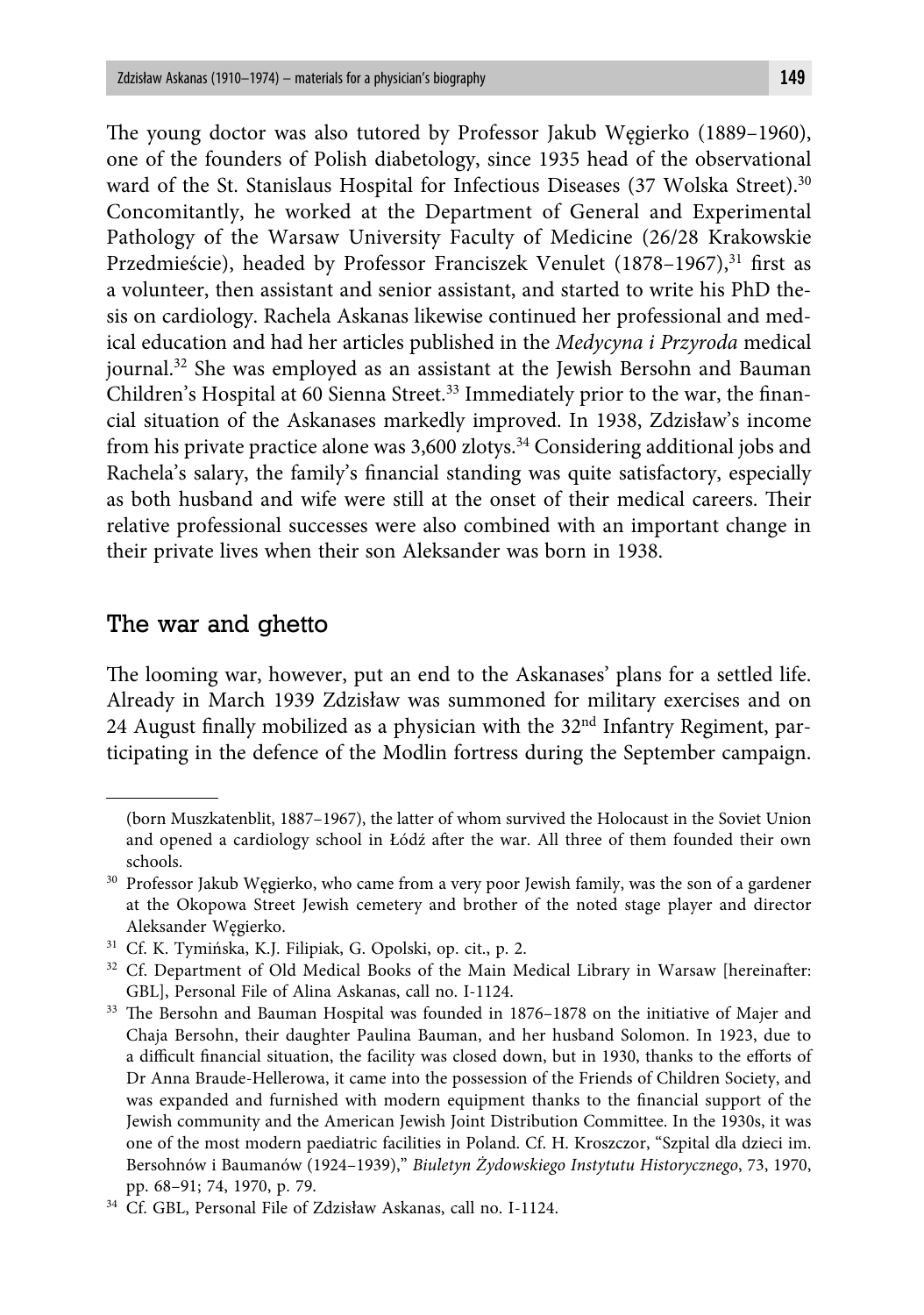His direct superior was Junior Colonel Stefan Zając.<sup>35</sup> For his part in the campaign and demonstrating acts of particular courage, such as evacuating the wounded under enemy fire, he was decorated with the Cross of Valour. Following capitulation, together with other officers and NCOs from his regiment, he stayed for a few weeks in the temporary camp at Działdowo. Afterwards, he was discharged alongside a host of other soldiers and returned to Warsaw.36

In the first weeks of occupation, the population, and especially the Jewish community, was already subjected to dramatic changes, and the consequences of new ordinances reflected on the Askanases as well. They had to leave their Mokotowska flat and move to Muranów to live at 38/8 Nowolipki Street. As the Germans closed down the university, Zdzisław could no longer work at the Faculty of Medicine clinics. He still owed his livelihood mainly to private practice, but the income was much smaller than before the war – he received a total of 570 zlotys from patients for the first three months of 1940. At that time, he also worked at various public healthcare facilities; for example, the "Zdrowie" outpatient clinic at 27 Leszno Street, the Poor Patients Outpatient Clinic at 20 Nowolipki Street and 11 Grzybowska Street, and the Health Protection Society (TOZ) Outpatient Clinic at 43 Gęsia Street. He also volunteered to work as a physician at the 4th Health Centre.37

In the autumn of 1939, health care was subordinated to German authorities. All physicians had to fill out registration questionnaires listing their place of employment

<sup>&</sup>lt;sup>35</sup> In the regimental personnel listing from 31 August 1939, next to "physician," there is a note saying "unknown." It is possible that this refers to Askanas, because I was unable to find his name in any available publication. Cf. W. Parfieniuk, 32 Pułk Piechoty. Zarys historii wojennej *w kampanii wrześniowej*, Warszawa, 2013, p. 32; *Rocznik ofi cerski 1939. Stan na dzień 23 marca 1939*, ed. R. Rybka, K. Stepan, Kraków, 2006, p. 586.

<sup>36</sup> Cf. T. Urzykowski, "Profesor legenda. Uczniowie zaczęli rzucać palenie," *Gazeta Wyborcza*  [hereinafter: *GW*] of 12 January 2013, http://warszawa.wyborcza.pl/warszawa/1,54420,13254879, Profesor\_legenda\_\_Uczniowie\_zaczeli\_rzucac\_palenie.html (accessed: 3 November 2018); "On 30 September they took us to Działdowo, where all officers and some NCOs were quartered  $[...]$ From 15 to 27 October all officers were discharged from captivity." Cf. The Polish Institute and History Museum in London, Relacja z Kampanii 1939 roku, call no. B.I.20d, 8 Dywizja Piechoty – 32 pułk piechoty (bez III baonu), https://sikorskimuseum-my.sharepoint.com/personal/ admin\_sikorskimuseum\_onmicrosoft \_com/\_layouts/15/onedrive.aspx?id=%2Fpersonal%2Fadmin\_sikorskimuseum\_onmicrosoft \_com%2FDocuments%2Fweb\_fi les%2FB\_I%2Fb\_20d%2Epdf&parent=%2Fpersonal%2Fadmin\_sikorskimuseum\_onmicrosoft\_com%2FDocuments%2Fweb\_fi les%2FB\_I&cid=258fcfc3-8491-4cd2-b769-288dc6ddcc95 (accessed: 27 November 2018); W. Parfieniuk, op. cit., p. 43. Aleksander Askanas thus reminisces on his father's return from captivity: "The physicians were discharged from the temporary camp after a few weeks. When they announced (even before setting up the ghetto) that everyone must surrender any arms they had, my father went to the Gestapo and argued in pure German speech that he was absolutely entitled to keep his sabre. He did not succeed, of course. 'Zdzisiek, you'll end up in a camp for that stupid sabre of yours,' my mother used to say. Why did he go there? I think it was because he was never afraid of anything." Cf. The account of Aleksander Askanas.

<sup>37</sup> Cf. GBL, Personal File of Zdzisław Askanas, call no. I-1124.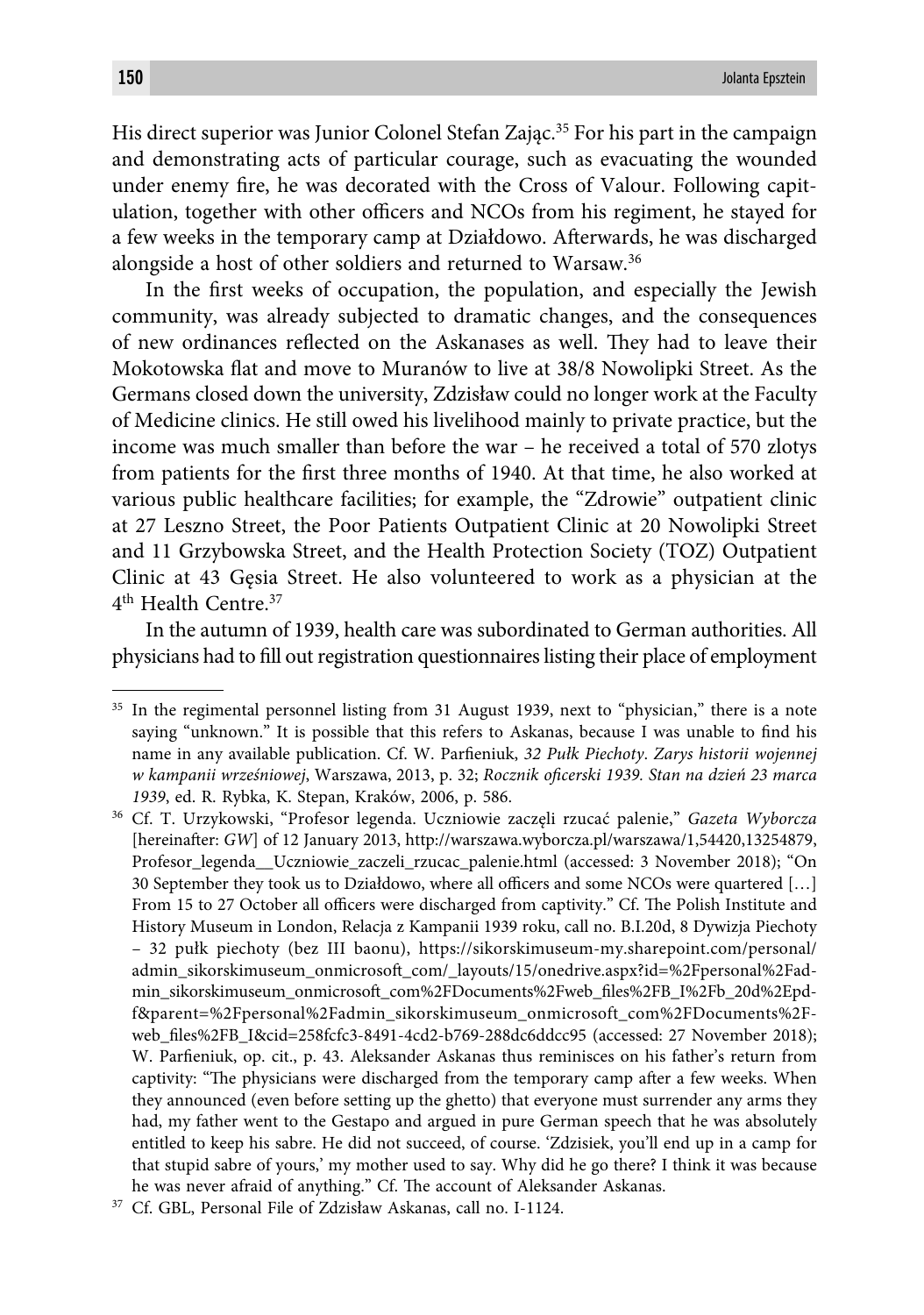and salaries. The registrations were used as a base for one-time contributions collected from every medical practitioner. The Askanases were, obviously, required to register as well. Zdzisław filled out the questionnaire on 4 June 1940; luckily, the document has been preserved in the collections of the Main Medical Library.38

The financial situation of the Askanas family became much worse when the ghetto was closed off . Since they already lived within the future "closed quarter," they avoided mandatory relocation. The sudden impoverishment of the population greatly affected the functioning of health care as well. Even earlier, the majority of the Jewish population could not afford to pay medical fees, and when the ghetto was set up, poverty quickly became rampant. When the Jewish quarter was locked down on 16 November 1940, there were supposedly about 750 physicians within its walls.39 Some were employed in hospitals and other facilities run by the Jewish Council, Jewish Social Assistance (ŻSS), and other associations and organizations, whereas others continued to see patients in private. Consultations in public facilities were generally paid for, although fees were not collected from the large majority of patients. The TOZ outpatient clinic charged between 1 and 5 zlotys per visit; home visits were more expensive (7 zlotys for a doctor's visit and 4–5 zlotys for a nurse's).40

Physicians also had other opportunities to work and engage in social and educational activities. Both public and clandestine courses and lectures were held. Next to the still-open Nursing School, training was available to physicians, dentists, pharmacists and orderlies. Courses were offered by the TOZ, and sanitary training for home carers started.<sup>41</sup>

Physicians were particularly trained to prepare for and combat epidemics. Such preventive activities in the ghetto were the domain of sanitary doctors, with the Askanases counted among their ranks. Their duties included diagnosing each case of infectious disease, determining the source of infection, isolating the infected in hospitals or apartments, checking whether residential premises had suitable conditions; and disinfecting rooms, bedding, clothing and personal belongings. While on these duties, both spouses contracted epidemic typhus from their patients but managed to overcome the disease.<sup>42</sup> Zdzisław also worked in Jewish hospitals, two of which were located in the ghetto: the Orthodox Jewish

<sup>38</sup> Dr Askanas then had to pay a tax of 66 zlotys in three instalments: 26 zlotys by 10 July, 28 zlotys by 15 August and 14 zlotys by 15 September. Cf. GBL, Personal File of Zdzisław Askanas, call no. I-1124. sb. p.

<sup>39</sup> *Archiwum Ringelbluma. Konspiracyjne Archiwum Getta Warszawy*, vol. 29: *Pisma Emanuela Ringelbluma z getta*, ed. J. Nalewajko-Kulikov, Warszawa, 2018, p. 181.

<sup>40</sup> Cf. B. Engelking, J. Leociak, *Getto warszawskie. Przewodnik po nieistniejącym mieście,* Warszawa, 2013, pp. 259–260.

<sup>41</sup> Cf. Ibid., pp. 271–272.

<sup>42</sup> Cf. Włodzimierz Berner, "Działalność dozorów/urzędów sanitarnych w Warszawie w okresie II Rzeczypospolitej," *Przegląd Epidemiologiczny*, 60, 2006, no. 4, p. 839; the account of Alexander Askanas.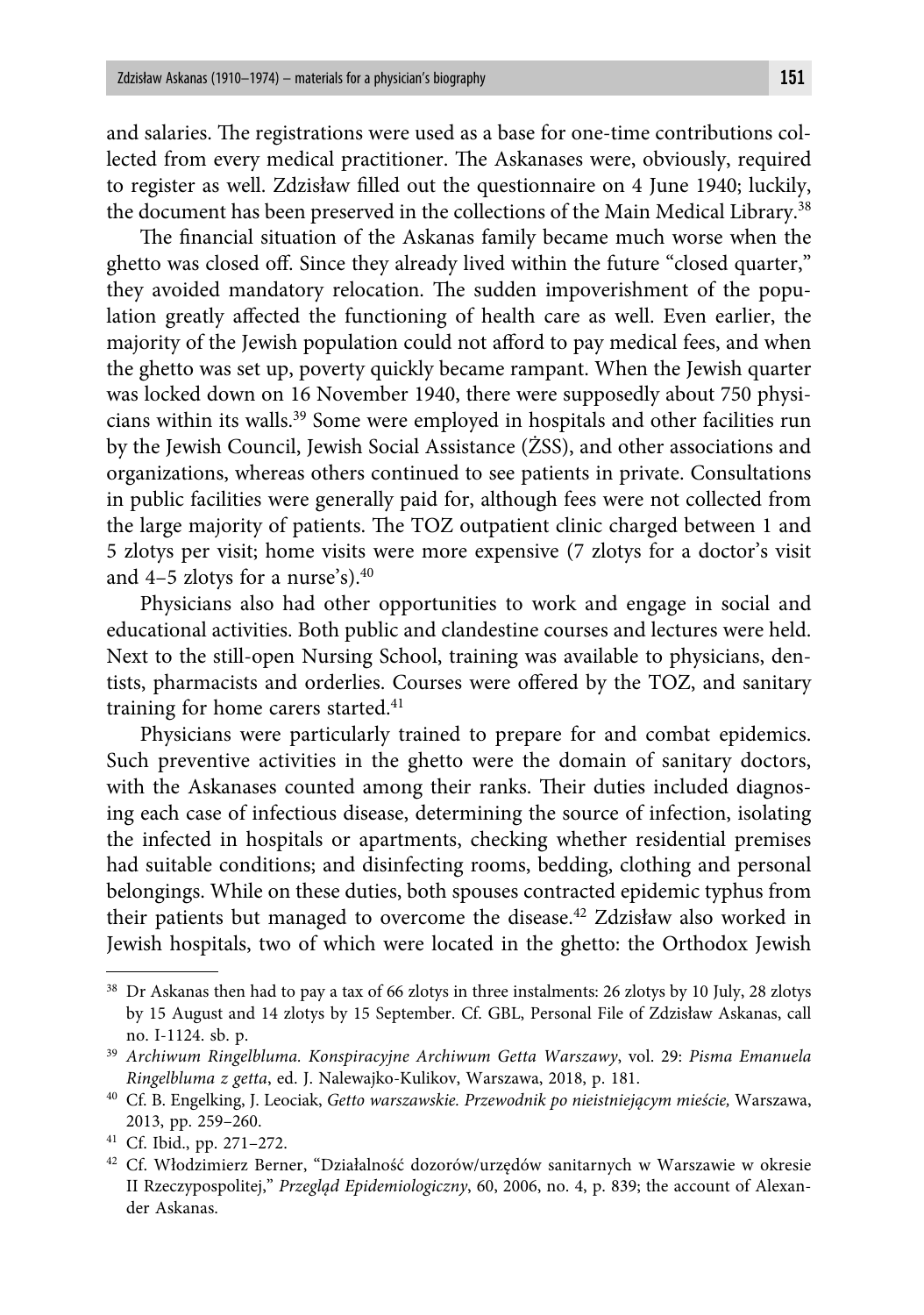Hospital in Czyste (moved from 17 Dworska Street to various edifices<sup>43</sup>), and the Bersohn and Bauman Children's Hospital at 60 Sienna Street/51 Śliska Street. When the Jews were being displaced, both hospitals merged into one until the ghetto was ultimately suppressed following the April 1943 uprising.<sup>44</sup> The conditions prevailing there were atrocious, as evidenced by various accounts: for example, "[f]aced with the raging epidemics of murine typhus, typhoid fever and dysentery, and the ubiquitous diseases caused by famine and cachexia, the hospitals were always overfilled, with each bed shared by two patients, or even four in children's wards. Although the numbers of medical and technical staff (the latter working despite showing symptoms of nutritional oedema) were high, there was a dire shortage of beds, the most necessary medicines, fuel, and even foodstuffs."45 Until the Czyste hospital was relocated to the ghetto, the physicians working there had to carry passes issued by the Jewish Council. Each sortie beyond the ghetto walls involved the threat of harassment, beating, or even loss of life. Some employees who had no passes were forced to reside on the hospital premises. In early January 1941, the hospital was transferred to the ghetto and renamed the "Czyste" Jewish Hospital for Infectious Diseases.<sup>46</sup> Its financial situation was still critical: there was no money for medicines, food, fuel, clothing, personnel salaries and so on.47 Zdzisław Askanas worked in the internal ward located at 6/8 Stawki Street, assisting Dr Emil Apfelbaum.<sup>48</sup> Since February 1942, a number of Jewish physicians conducted research to determine the physiological changes caused in human bodies by prolonged hunger. The study, initiated by a team of more than twenty physicians and laboratory workers, focused on the biological and chemical aspects of starvation. The inquiry was carried out on Dr Apfelbaum's ward and in the Bersohn and Bauman Children's Hospital on adult (20–40 years) and minor (6–12 years) patients. In the introduction to the resulting dissertation, the team of physicians explained their decision thus: "*Non omnis moriar* was the call of M.D. Izrael Milejkowski to the desolate streets of the perishing Warsaw ghetto. Thus did a group of Jewish doctors condemned to oblivion, together with their

<sup>43</sup> Surgery and ENT ward – 1 Leszno Street; obstetric and ophthalmologic ward – 4 Tłomackie Street; infectious diseases ward – 86 Żelazna Street; internal, neurology, and dermatology and venereal diseases ward – 8 Stawki Street, administrative buildings, pharmacy, disinfection services - 12 Elektoralna Street. Cf. Archive of Modern Records in Warsaw [hereinafter: AMRW], Delegatura Rządu RP na Kraj, call no. 202/II-28, "Obecna sytuacja szpitala 'Czyste,'" f. 34.

<sup>44</sup> Cf. B. Engelking, J. Leociak, op. cit., pp. 283–284.

<sup>45</sup> Cf. S. Ernest, *O wojnie wielkich Niemiec z Żydami z Warszawy,* Warszawa, 2003, p. 64.

<sup>46</sup> Cf. M. Ciesielska, *Lekarze getta warszawskiego,* Warszawa, 2017, pp. 172–173.

 $47$  "The hospital employees receive their quite modest wages with enormous delays." Cf. AMRW, Delegatura Rządu RP na Kraj, call no. 202/II-28, "Obecna sytuacja szpitala 'Czyste,'" ff . 34–34a.

<sup>&</sup>lt;sup>48</sup> The account of Aleksander Askanas. Emil Apfelbaum (1895-1946) was a specialist in internal diseases and cardiology; following his studies he assisted Professor Witold Orłowski at the Infant Jesus Hospital. Imprisoned in the Warsaw ghetto since 1940. He died in Warsaw and was buried at the Okopowa Street cemetery.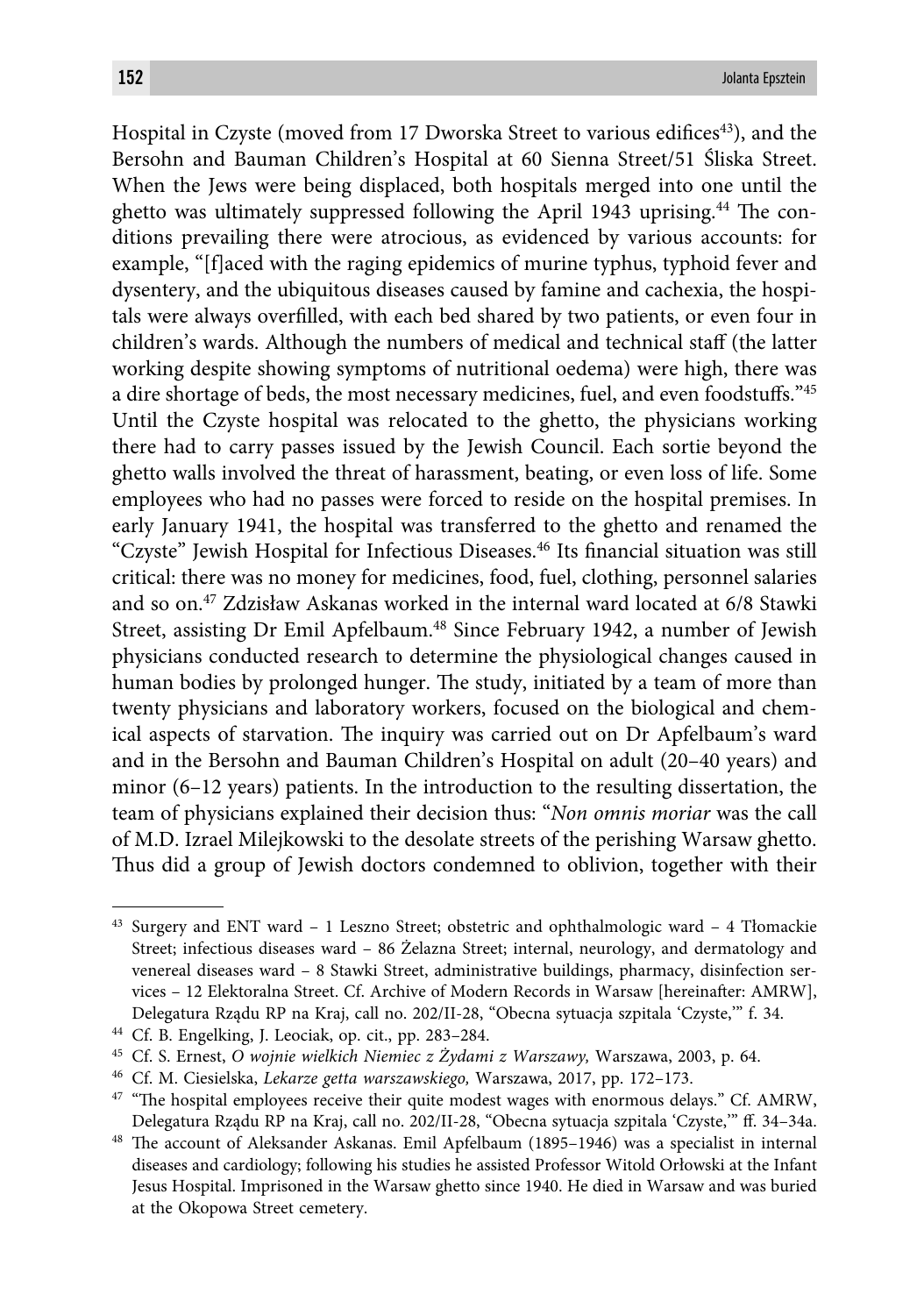peers, come up with the idea of producing a collective scientific publication."<sup>49</sup> The Warsaw ghetto physicians, living and working in extreme conditions and unable to save their patients, wished to leave a testament to articulate their protest against reality and prove that even in such inhuman conditions one can oppose the enemy and leave a peculiar testimony of a disappearing nation. The doctors taking part in the study collected about 25,000 medical records of patients admitted to both hospitals. This fully representative material allowed a scientific analysis of the features of hunger disease widespread among the ghetto population. The work of the entire team resulted in a unique study entitled *Hunger Disease*. *Clinical Studies on Hunger in the Warsaw Ghetto in 1942*. 50 Askanas co-authored the chapter *Clinical Studies on the Pathology of the Circulatory System in Hunger*  Cachexia.<sup>51</sup> Further research efforts were cut short by the July resettlement action. The dissertation typescript was handed to Professor Witold Orłowski, who had it buried on the premises of the Infant Jesus Hospital. Another copy, hidden in the ghetto, was lost.<sup>52</sup> After the war, in 1946, the dissertation was published in print based on the preserved typescript. Only a few of its authors survived the war.53 Among them was Zdzisław Askanas, who managed to escape the ghetto together with his family. Before they ended up on the Aryan side, however, they went through a severe ordeal.

Rachela Askanas lost both of her parents, who were transported to Treblinka during the first deportation action which started on 22 July 1942,<sup>54</sup> as well as her siblings and many other relatives. Aleksander Askanas recollected that among

51 *Choroba głodowa…*, p. 217.

<sup>49</sup> Cf. *Choroba głodowa. Badania kliniczne nad głodem w getcie warszawskim z roku 1942*, ed. E. Apfelbaum, Warszawa, 1946, p. 4; *Adama Czerniakowa dziennik getta warszawskiego 6 IX 1939–23 VII 1942*, ed. M. Fuks, Warszawa, 1983, p. 296.

<sup>50</sup> Cf. M. Janczewska, "Badania nad głodem w getcie warszawskim – problemy etyczne," *Zagłada Żydów. Studia i Materiały*, 5, 2009, pp. 327–328.

<sup>52</sup> Cf. B. Engelking, J. Leociak, op. cit., p. 283.

<sup>53</sup> Below is a list of physicians who worked on the *Hunger disease* dissertation, based on an English translation of the book, which contains all names, including those who survived the war (the Polish edition of 1946 only lists war victims): Dr Róża Amzel – died 1943; Dr Emil Apfelbaum – died 1946; Dr Zdzisław Askanas – survived; Dr Owsiej Bieleńki – died 1943, Dr Leon Blacher – died 1942, Dr Anna Braude-Heller – died 1943, Dr Chaim Einhorn – survived, Dr Regina Elbinger – died 1943, Dr Szymon Fajgenblat – died 1944, Dr Henryk Fenigstein – survived, Fajga Ferszt – died 1942, Dr Julian Fliederbaum – died 1943, Dr Teodozja Goliborska – survived, Dr Ari Heller – survived, Jerzy Herzekruk – died 1943, Dr Mieczysław Kocen – died 1943, Dr Israel Milejkowski – died 1943, Dr Ryszard Pakszwer – died 1943, Dr Moryc Plonskier – died 1942, Dr Bolesław Raszkes – died 1942, Dr Israel Rotbalsam – survived, Dr Joseph Stein – died 1943, Zuzanna Szejnfinkel – unknown, Dr Mieczysław Szejnman – died 1942, Dr Jicchak Wohl – died 1943, Janina Zarchi – died 1942, Dr Kazimierz Zweibaum – survived. Cf. *Hunger Disease: Studies by the Jewish Physicians in the Warsaw Ghetto*, ed. M. Winick, transl. Martha Osnos, New York, 1979, p. 9; Tomasz Szarota, "Jak zabija głód. Badania nad chorobą głodową w warszawskim getcie," *GW* ['Duży Format' Insert] of 17 February 2009.

<sup>54</sup> Cf. A. Askanas, *Black Swastika…*, pp. 14–15.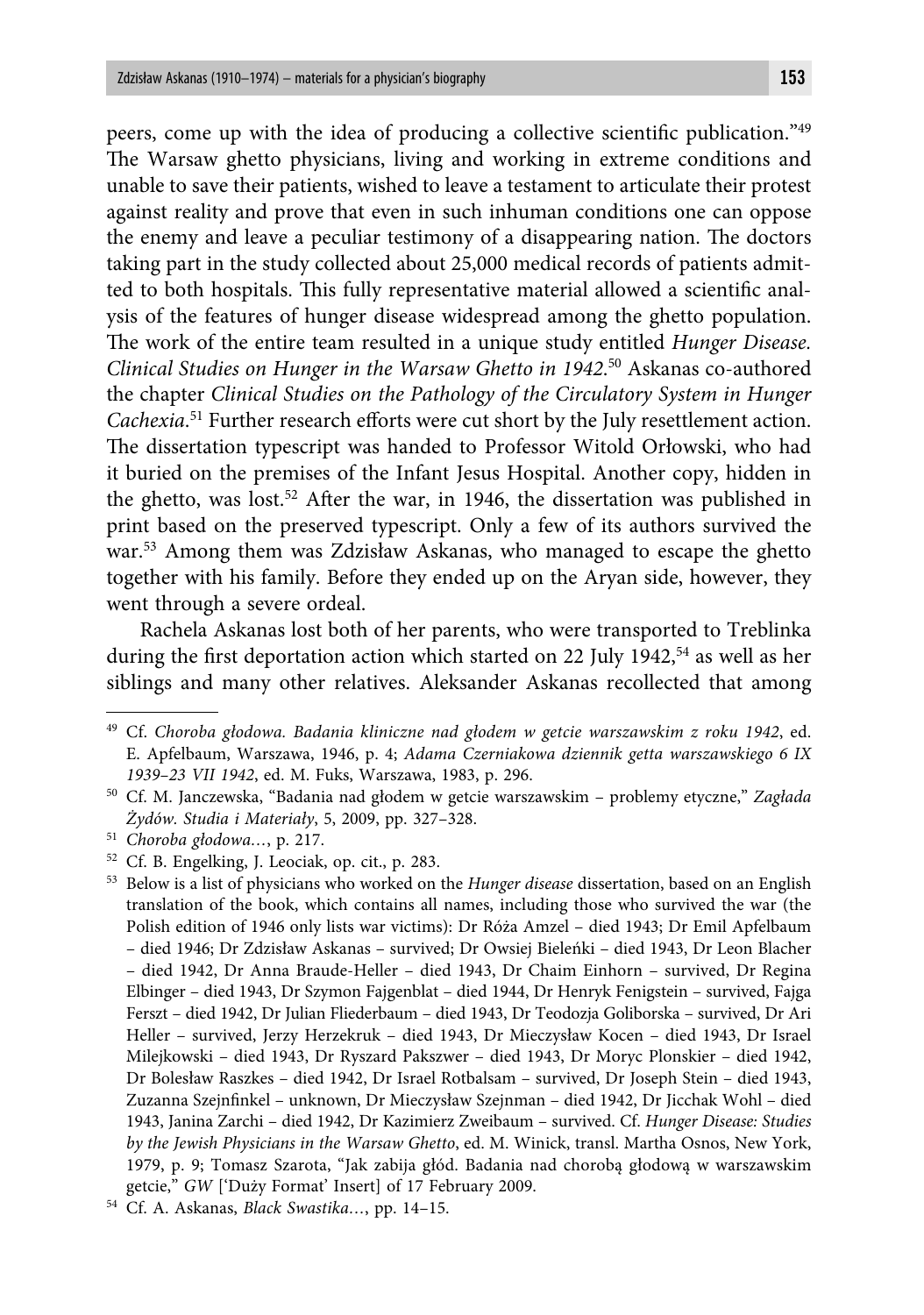the Treblinka victims was his mother's sister, Judyta, and brother, Lutek. Judyta could well have been called a fashion designer now, but back then she was the owner of a tailor's workshop with numerous girls who sewed her newest designs. She was known for smoking one hundred cigarettes per day, finishing not a single one, and drinking a dozen cups of coffee. "Rysio, the son of Stefan [the brother of Aleksander's father – note J.E.], who was one year older than me and my playmate, went missing together with his mother. A countless number of my mother's cousins died; she had a large family in Brześć, where her parents came from, in Russia and, of course, in Warsaw too. Except for us, the sole survivors were Stefan, who was detained in a POW camp,<sup>55</sup> and a distant female cousin of my father who fought in the Warsaw Uprising and somehow came through despite being severely wounded."<sup>56</sup> Ryszard, the five-year-old nephew of Zdzisław, and his mother Tema were among the thousands of Jews brought to the Umschlagplatz – the railway collection point – and sent to Treblinka.57 Zdzisław's son, Aleksander, recollected two events that stood out in his memory most vividly. One was his visit to the Umschlagplatz. "In the autumn of 1942, when the 'Great Action' was being finalized, after evading the Germans for several months<sup>58</sup> we were seized to be sent to Treblinka. For many hours, we walked down the streets among a crowd of Jews driven to the Umschlagplatz, surrounded by SS men sitting on rikshas and holding machine pistols, Alsatian shepherds at their sides. I was concealed underneath my father's coat to be less conspicuous. Children rarely survived such 'trips.' On the Umschlagplatz, we managed to get into the children's hospital where my mum worked. When we entered, my parents, who were both doctors, put on their white coats. The hospital staff and sick children were safe for now: they were to be the last to be removed. German soldiers and the 'Kalmyks' combed through the facility, pulling everyone else outside to be loaded into cars. My mother had to hide me, a four-year-old boy, somewhere. She strolled rapidly down the corridor, almost running, holding me by the hand, to put me in bed with sick children. A nurse got in her way. 'Where are you going with that boy? they'll kill us all!' she snapped. Mother's face contorted in wild desperation […] she gave the nurse a powerful backhand slap […] Pushing her away, she led me to one of the children ward beds, having me lie down next to some small girl

<sup>&</sup>lt;sup>55</sup> In the Woldenberg POW camp. Cf. *Oflag IIC Woldenberg - to brzmi jak tajemnica*, ed. W. Dembek, Dobiegniew, 2017, pp. 103, 143; J. Olesik, *Oflag IIC Woldenberg*, Warszawa, 1988, pp. 76, 94, 105, 338.

<sup>&</sup>lt;sup>56</sup> The account of Aleksander Askanas.

<sup>57</sup> Cf. *Holocaust Survivors and Victims Database*, https://www.ushmm.org/online/hsv/person\_ advance\_search.php?NameSearch\_\_SourceSrchGrp=&NameSearch\_\_ParentSourceId=&Name-Search\_\_sort=name\_primary\_(accessed: 19 November 2018).

<sup>58</sup> The so-called Great Action lasted from 22 July to 21 September 1942. Aleksander Askanas relates that his father, like many other inhabitants of the ghetto, set up hiding places where the family could lie low while the population was being rounded up. His pride was a hideout arranged in a metal foundry, entered through the bottom of a huge crate formerly used to hold sand.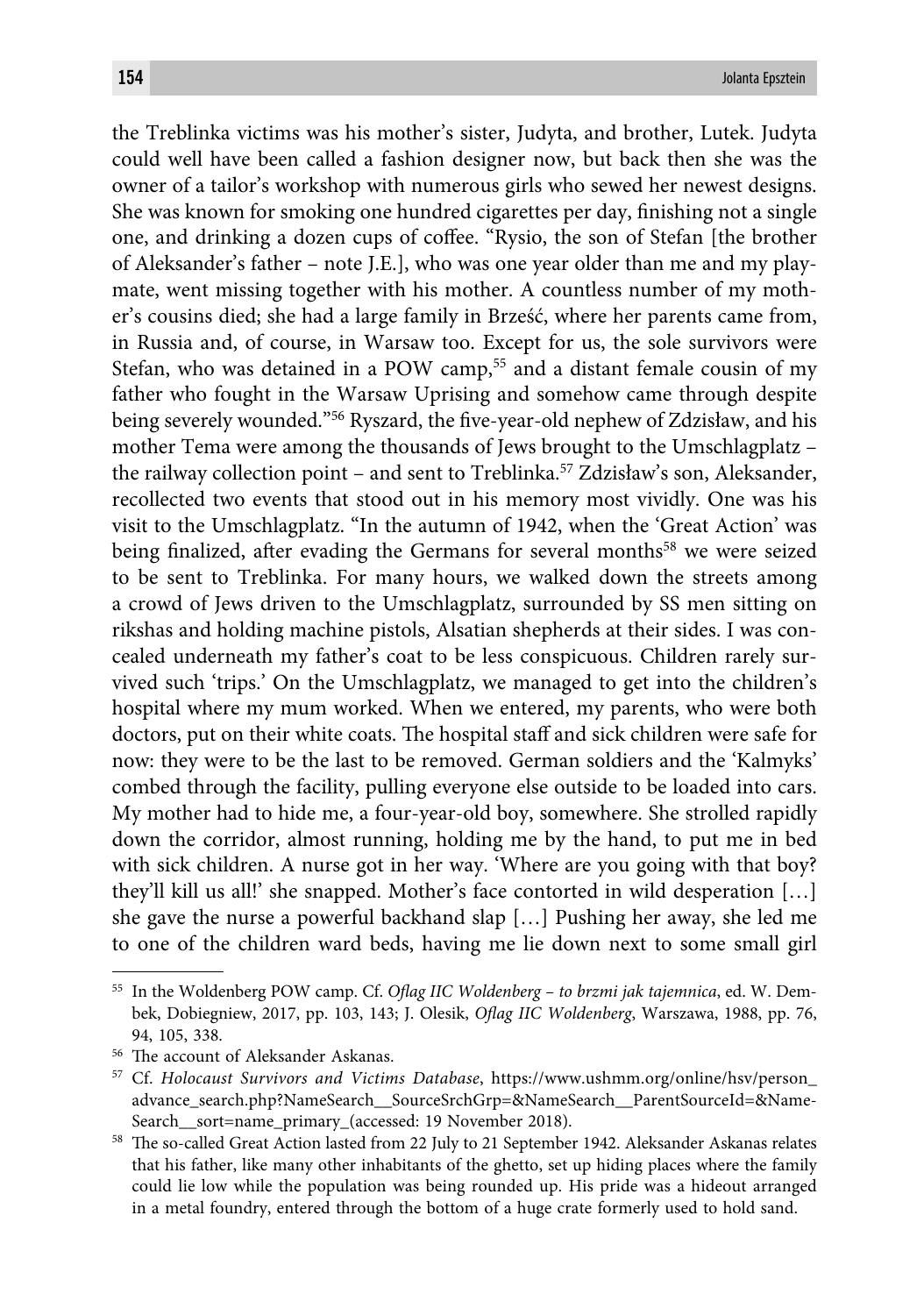and covering me with a bed sheet up to the neck. There was nothing strange in this, as many beds were shared by two children."59 Another event remembered by Aleksander was the attempt to smuggle him out of the ghetto: "My parents, like the majority of ghetto inhabitants, were intent mainly on saving their children. They found a nurse who had a pass to leave the Umschlagplatz, a rarity in those times. Parents prevailed upon her to take me away. Father brought me out of the hospital and sat me on a high, empty wagon drawn by two horses. In this vehicle, the nurse and I were to leave the hell of the Umschlagplatz for the edges of the ghetto. But when father put me on the wagon, a crowd of Jews driven by Latvians and Kalmyks snatched him, forcing their way towards the cars. Clad in a white medical coat, father was clearly visible against the grey and black mass of doomed figures. My mother desperately wanted to go after him, but someone level-headed stopped her, saying, 'They will load you and him into different cars and you will die not even seeing each other.' I was standing high on the wagon and had a clear view of all this. At just four years, I probably did not realize the full extent of the danger, but the idea of entering these cars undoubtedly appeared dreadful. Seized with terror, I could only weep silently. I was there on top of the wagon, feeling very lonely above this sea of misfortune that threatened to swallow my father. He was almost next to the cars, when all of a sudden his white coat started to move back again towards the hospital. Never losing his cool, father walked towards one of the medical checkpoints on the site, taking a sterilizer and a syringe […] When one of the guards saw a doctor in a white coat, holding a syringe, he let him pass towards the hospital [...] father had to remove me from the wagon, as I did not want to leave my parents."<sup>60</sup> On occasion, it was possible to smuggle certain individuals out of the Umschlagplatz. Such opportunities were available to Jewish Council employees and Jewish policemen, as well as the medical staff of the hospital, which was located within the Umschlagplatz.<sup>61</sup> "It is enough to put a white coat on someone to lead them out surrounded by other nurses and doctors."62 At that time, Zdzisław was most probably employed as a doctor treating workers from the Wiktor Nuss shop located at 33 Muranowska Street.<sup>63</sup>

<sup>59</sup> Cf. O. Askanas, "O naszej tożsamości," *Stowarzyszenie Dzieci Holocaustu w Polsce*, http://www. dzieciholocaustu.org.pl/szab3.php?s=myionas\_13.php, (accessed: 12 October 2018); A. Askanas, "My yiddyshe momme," *Midrasz*, 2019, no. 2 (208), pp. 96-97.

<sup>60</sup> Cf. *Stowarzyszenie Dzieci Holocaustu w Polsce*, http://www.dzieciholocaustu.org.pl/szab3. php?s=myionas\_13.php, (accessed: 12 October 2018).

<sup>&</sup>lt;sup>61</sup> From August 1942, the 6/8 Stawki Street address housed the two merged hospitals of "Czyste" and the Bersohn and Bauman Children's Hospital. Both were included in the Umschlagplatz area.

<sup>&</sup>quot;Exemption from resettlement applies to all Jews who serve as staff in Jewish hospitals or are members of Jewish disinfection teams," Announcement of the Jewish Council of 22 July 1942, point 1f. 62 Cf. M. Edelman, *Getto walczy*, Warszawa, 1945, p. 37.

<sup>63</sup> Cf. *Getto Warszawskie*, http://warszawa.getto.pl/index.php?mod=view\_record&rid=200119991200 04000001&tid=osoby (accessed: 19 January 2019); the shop itself was located at 31 Muranowska Street and headed by a Jew from the Poznań region who acted as the boss of "Werterfassung,"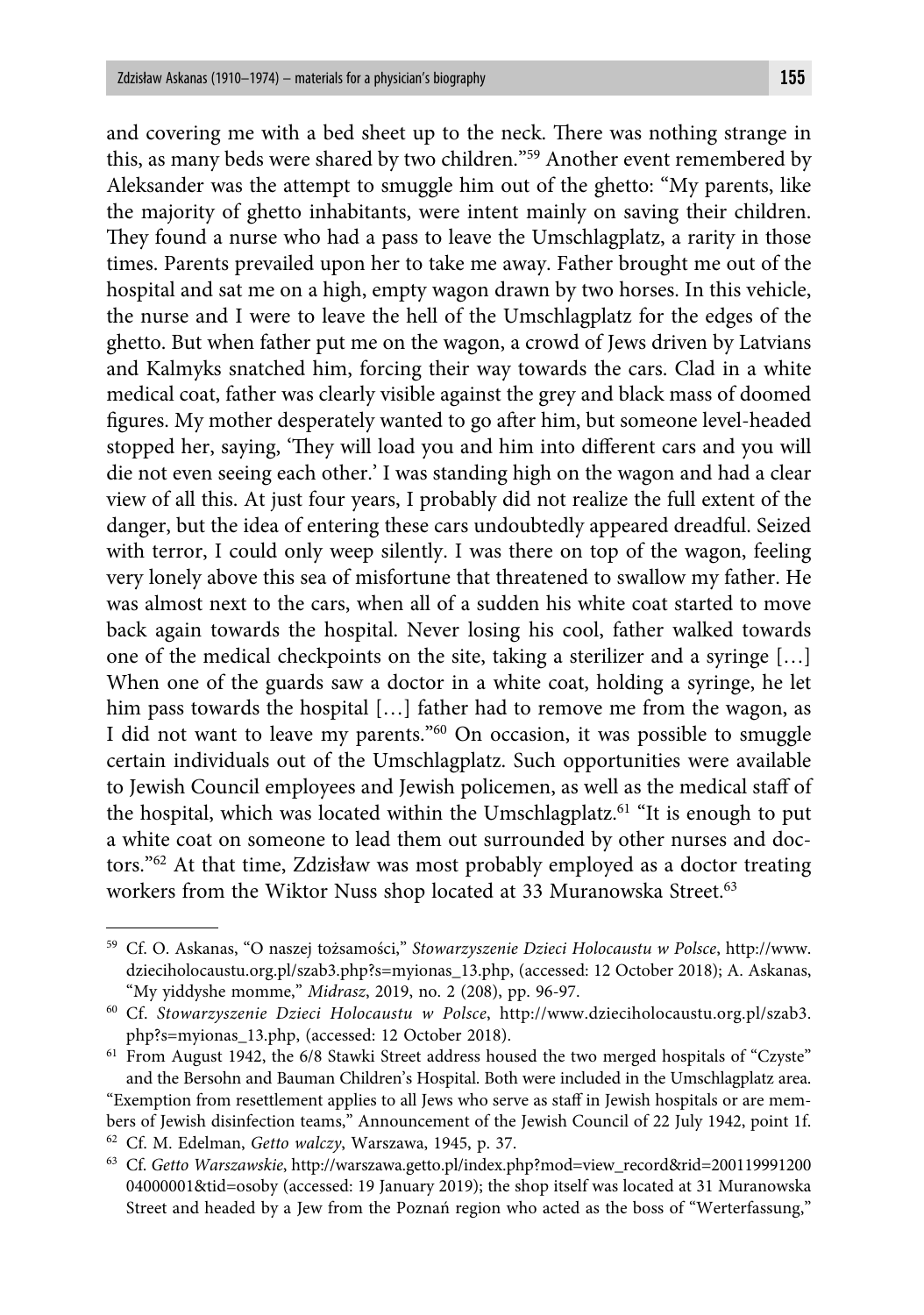# On the "Aryan" side

In March 1943, one month before the uprising broke out, the Askanases managed to escape the ghetto. Getting out of the Jewish quarter and settling down on the "Aryan" side usually required contacts with Poles and other Jews staying outside the ghetto walls.<sup>64</sup> Any escape had to be orchestrated beforehand. Most importantly, one had to procure at least a temporary residence, and later also obtain fake papers. Money was a must to achieve all these purposes: cash was necessary to pay those assisting in the escape, to bribe profiteers, and to cover the cost of lodgings and daily expenses. "Escaping could only succeed for those moneyed, well-connected, blond-haired, blue-eyed people who spoke good Polish and had Polish friends: in short, only a few lucky ones, not ordinary Jews."65 Sometimes, also those without the required money and connections managed to slip through to the Aryan side. However, with no friends on the other side of the wall procuring safe quarters and sustenance, it was not easy in the long run. The Askanases also drew on the assistance of fellow Poles. Zdzisław was helped by Jadwiga Zając, the wife of Stefan, who was Zdzisław's commander in the  $32<sup>nd</sup>$  Infantry Regiment.<sup>66</sup> She set up a meeting with a man who was to smuggle the family out of the ghetto, help to secure "Aryan" papers and, most importantly, provide shelter. "We fled the ghetto lying covered by a heap of rags in a horse-drawn wagon led by a bribed Wehrmacht soldier."67 From then on, Rachela and Aleksander became the Mieczyński family, while Zdzisław also used other surnames, initially calling himself Jan Dębowski, for example.68 But leaving the ghetto was only the beginning of another struggle for survival in the "secret city," as Gunnar S. Paulsson called the Jews in hiding and those who helped them and their hunters.<sup>69</sup> Some of the hiding Jews took advantage of organized aid granted by the "Żegota" Council to Aid Jews and the collaborating Jewish organizations: the National Jewish Committee (ŻNK) and the Bund. Askanas was cared for by Lotta Wegmeister, a  $\ddot{Z}KN$  activist.<sup>70</sup> The

a unit sorting the property of despoiled Jews. Nuss was shot dead during the Ghetto Uprising. Cf. S. Ernest, op. cit., p. 261; A. Meroz, *W murach i poza murami getta. Zapiski lekarki warszawskiej z lat 1939–1945*, Warszawa, 1988, p. 28.

<sup>64</sup> For more on this, see *Archiwum Ringelbluma. Konspiracyjne Archiwum Getta Warszawy*, vol. 29a: *Pisma Emanuela Ringelbluma z bunkra*, ed. E. Bergman, T. Epsztein, M. Siek, Warszawa, 2018, p. 52.

<sup>65</sup> Cf. G.S. Paulsson, *Utajone miasto. Żydzi po aryjskiej stronie Warszawy (1940–1945),* Kraków, 2007, p. 146.

<sup>66</sup> Cf. A. Askanas, *Black Swastika…*, p. 41.

<sup>&</sup>lt;sup>67</sup> The account of Aleksander Askanas.

<sup>68</sup> Cf. A. Askanas, *Black Swastika…*, pp. 41–42.

<sup>&</sup>lt;sup>69</sup> "The secret city that arose in Warsaw was a unique and one-off thing. Its population consisted of  $28,000$  Jews, some  $70,000$  to  $90,000$  of their helpers, and  $3,000$  to  $4,000$  profiteers and other dangerous individuals. Cf. G.S. Paulsson, op. cit., pp. 19, 22.

<sup>70</sup> Cf. B. Temkin-Bermanowa, *Dziennik z podziemia*, Warszawa, 2000, p. 168.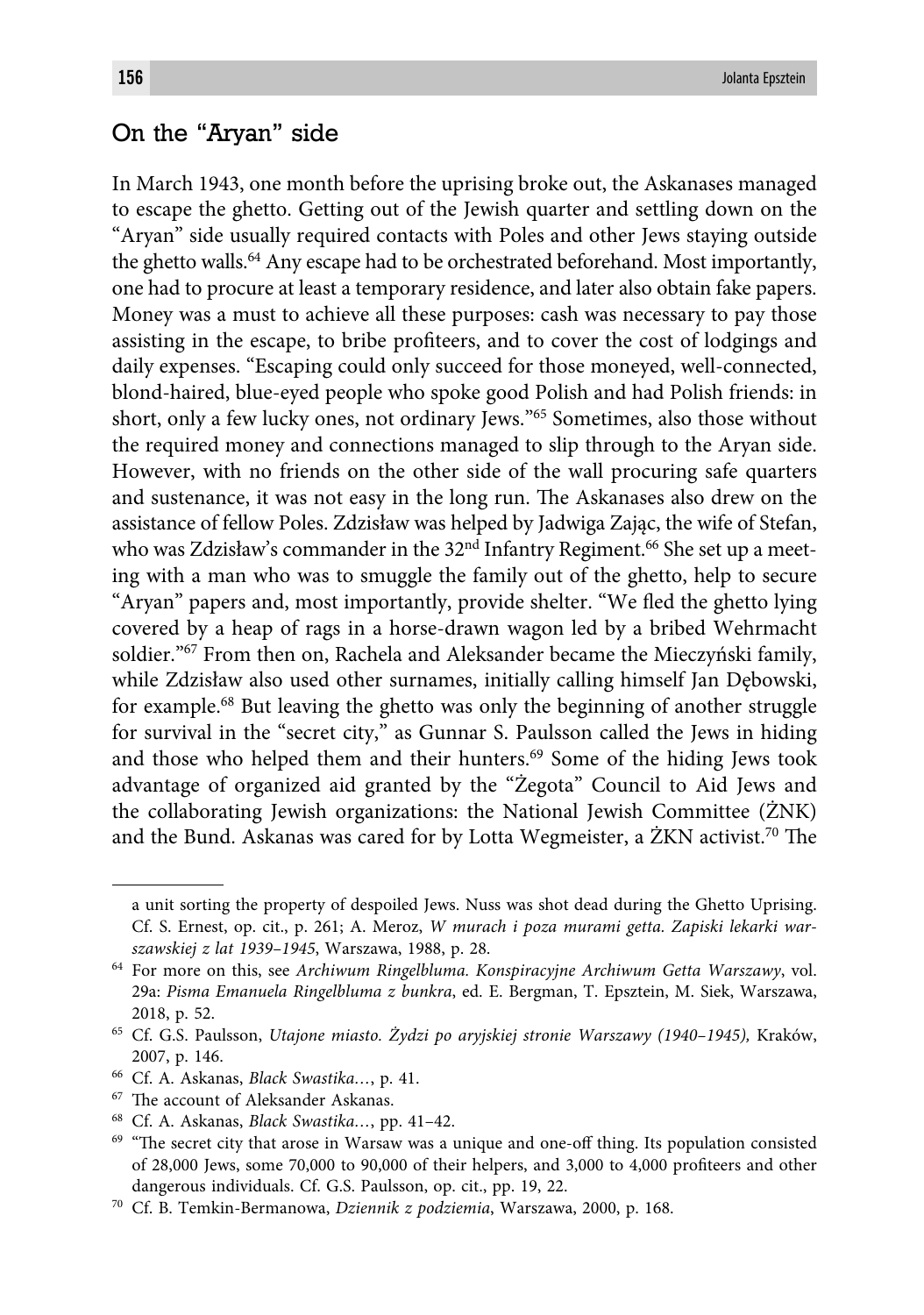family was also helped by the Irena and Feliks Kanabus couple.<sup>71</sup> The Kanabuses had numerous Jewish friends, as they publicly opposed the rampant anti-Semitism, even before the war. Their friendship with the Askanases also dated back to university times.72 When the war broke out and Jews began to be persecuted, many of them turned to the Kanabuses for help. The spouses sheltered Jews in their house, provided them with fake papers and searched for safe lodgings.<sup>73</sup>

The Jews hiding in Warsaw could try one of two methods to survive: if their appearance and speech clearly marked them as Jewish, they could not leave their hideouts. For weeks and months they sat motionless in their quarters, sometimes in small rooms with no daylight, cellars, cupboards or dugouts. Others not easily recognizable as Jews received new papers and were able to move about and find employment. Zdzisław Askanas, looking like a typical Aryan and highly fluent in German, had a much better chance of survival, unlike his wife, whose typical Semitic features could not be concealed by dyeing her hair to a light colour. Rachela was learning German, sitting in a room behind closed curtains.74 Zdzisław, who could "surface,"75 moved about the city and worked to maintain the family, because he managed to find employment in a small chemical (pharmaceutical) facility. Those who "surfaced" were also exposed to various dangers, the most important of which were profiteers, who, taking advantage of the dire situation of the escapees, forced them to pay silence money and informed on the victims when they no longer had any. In the spring of 1944, Zdzisław Askanas was recognized by a janitor from Warsaw University. He managed to elude the blackmailer, but the family had to change their cover again. To play it safe, they resolved

<sup>73</sup> For their acts during the occupation the spouses received the Righteous Among the Nations Israeli decoration: Feliks in 1965 and Irena posthumously in 1995. Cf. https://sprawiedliwi.org. pl/pl/historie-pomocy/historia-pomocy-rodzina-kanabusow (accessed: 27 November 2018).

<sup>71</sup> Irena Kanabus (née Budzielewicz, 1911–1994), physician and professor of medical sciences, graduated in medicine from Warsaw University on 27 October 1937, her husband Feliks Zenon Kanabus (1910–1978; code names "Katgut" and "Feliks"), physician and surgeon, graduated in medicine from the Warsaw University on 22 April 1937. Cf. *Rocznik Lekarski RP na 1938 rok*, p. 908; M. Ciesielska, op. cit., p. 271; "Prof. dr med. Irena Kanabus", *GW* [Warsaw Insert] of 14 November 1994, p. 13; W. Bartoszewski, Z. Lewinówna, *Ten jest z ojczyzny mojej. Polacy z pomocą Żydom 1939–1945*, Kraków, 1969, pp. 249–253; Aleksander Askanas wrote: "I do not know for certain whether Dr Kanabus was hiding me and my father. Of course, that does not mean it is not true. I was a small child and children are not privy to everything. I remember that I lived with my father for a short time."

<sup>72</sup> Aleksander Askanas recollects that when the "bench ghetto" was in existence, the Kanabuses used to sit on those benches next to their Jewish friends.

 $^{74}$  "We changed our lodgings often," Aleksander reminisces. "I was living with my mother, who looked 'bad' and almost never left the house. Father was tall, blond-haired and blue-eyed; he looked more like a Pole, or even a German. He lived elsewhere and visited us only on occasion. He spoke German like a native, and this saved our lives many times." Cf. the account of Aleksander Askanas.

<sup>&</sup>lt;sup>75</sup> This word is used by Emanuel Ringelblum in his essay "Stosunki polsko-żydowskie w czasie drugiej wojny światowej," in: *Archiwum Ringelbluma*, vol. 29a, p. 52.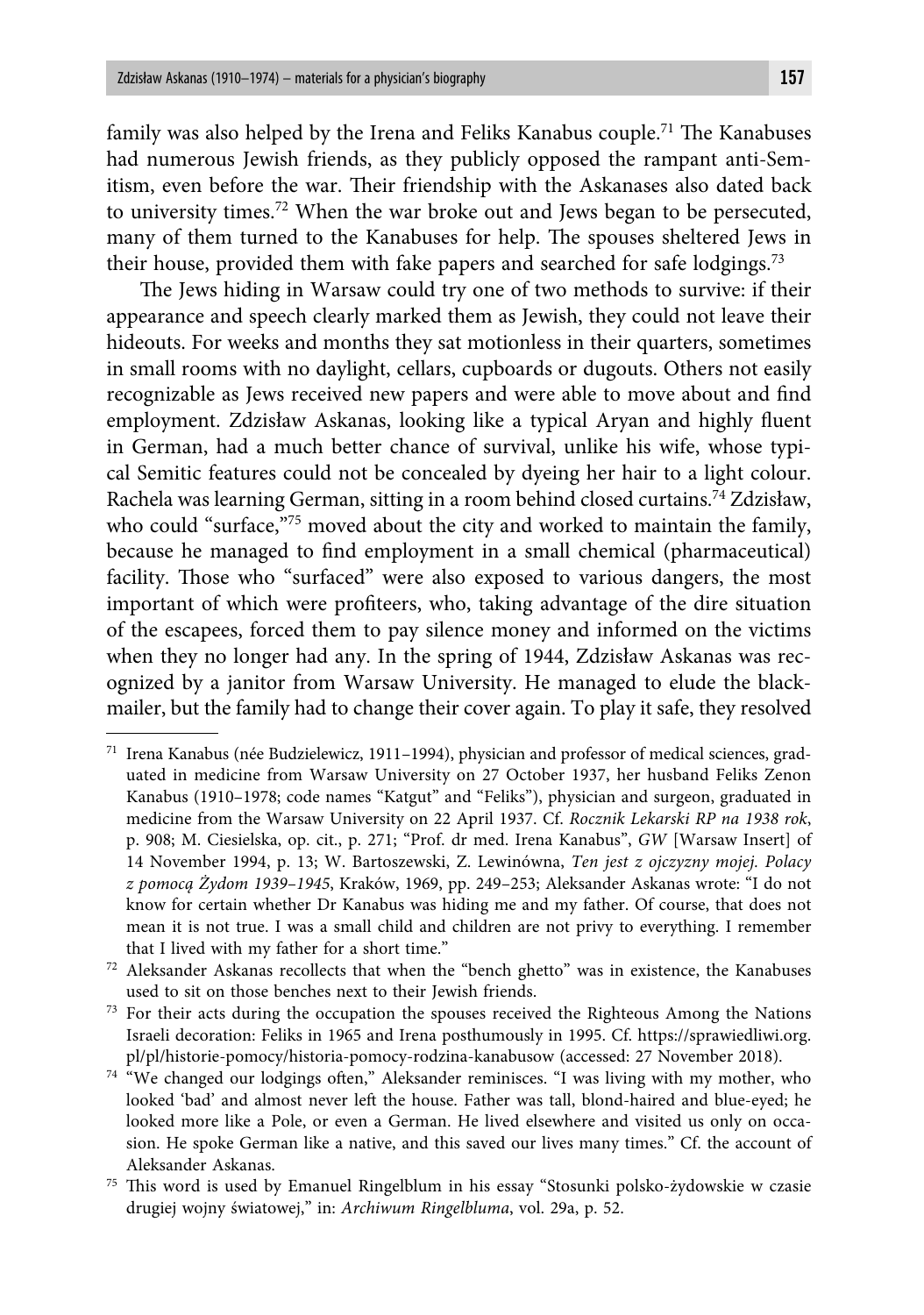to put his little son elsewhere. "My parents felt the heat coming down on them [...] they suddenly had to look for a safe place and, absolutely uncertain about their fate, decided to save their son once again," Aleksander reminisces, "so they brought me to a certain lady, who was of course a Pole, a teacher by profession and living in a suburban house in Grochów with her mother and two-year-old daughter. Her husband had been sent to the camp."76 Aleksander, whose expenses were obviously paid for, pretended to be Mrs Sawicka's nephew. He was lucky to end up in a friendly home. His "aunt" taught the boy to read and write, and he could go out into the garden and play. But for a small child like him, leaving his parents was painful and difficult. The traumatic ghetto memories came back, accompanied by fear and longing for Mum and Dad.<sup>77</sup>

## From the Warsaw Uprising to liberation

The outbreak of the Warsaw Uprising in 1944 put an end to the "secret city"; the Jews could leave their hiding places. Many of them participated in the struggle, some under assumed names, and some of them fell.78 Others were reluctant to reveal their identity and joined insurgent troops as Poles.79 Among the latter was Zdzisław Askanas, who, during the uprising, used the *noms de guerre* "Adam," "Dąb" and "Lieutenant Janek." In conspiratorial work, an important role was played by the medical professions: doctors, nurses and students of medicine. During the occupation, health care was run on two levels. On the one hand, municipal, clinical, former military, Polish Red Cross and private hospitals in Warsaw, some of which were reserved exclusively for Germans, continued to be run legally. In parallel, the armed underground was setting up medical services should an uprising break out. Doctors, nurses and other medical staff were deeply immersed in underground activities. They helped and treated both Poles and Jews

<sup>76</sup> Cf. *Stowarzyszenie Dzieci Holocaustu w Polsce*, http://www.dzieciholocaustu.org.pl/szab3. php?s=myionas\_13.php (accessed: 12 October 2018). After the war, Askanas tracked down the informer, who was sentenced to three years in prison. Cf. The account of Aleksander Askanas.

 $77$  The same family, for a few days, was hiding a Jew who was a friend of Alexander's caretaker. Soon, someone notified the Gestapo, who arrived unexpectedly and started to ransack the house. Fortunately, they did not notice the door to the closet in which coal – and the hunted man – was kept, and things blew over, cf. O. Askanas, op. cit.

<sup>78</sup> Cf. M. Zylberberg, *A Warsaw Diary 1939–1945*, London, 1969, pp. 161–162. Cf. B. Engelking, D. Libionka, *Żydzi w powstańczej Warszawie*, Warszawa, 2009, p. 92.

<sup>79 &</sup>quot;Dr Zelikowicz [Józef Żyłkiewicz] worked as an orderly under Dr [Stanisław] Świtała, without admitting that he was a physician, in the Boernerowo estate together with her nurse wife under the names of Kazimierz and Maria Sylkiewicz […] they were greatly afraid of being recognised by combatants from the JCO (Jewish Combat Organisation), who might reveal their identity to other members of the staff ." Cf. E. Kossoy, "Żydzi w powstaniu warszawskim," *Zeszyty Historyczne* [Paris], 147, 2004, p. 63; https://www.1944.pl/powstancze-biogramy/stanislaw-swital,45532.html (accessed: 11 February 2019).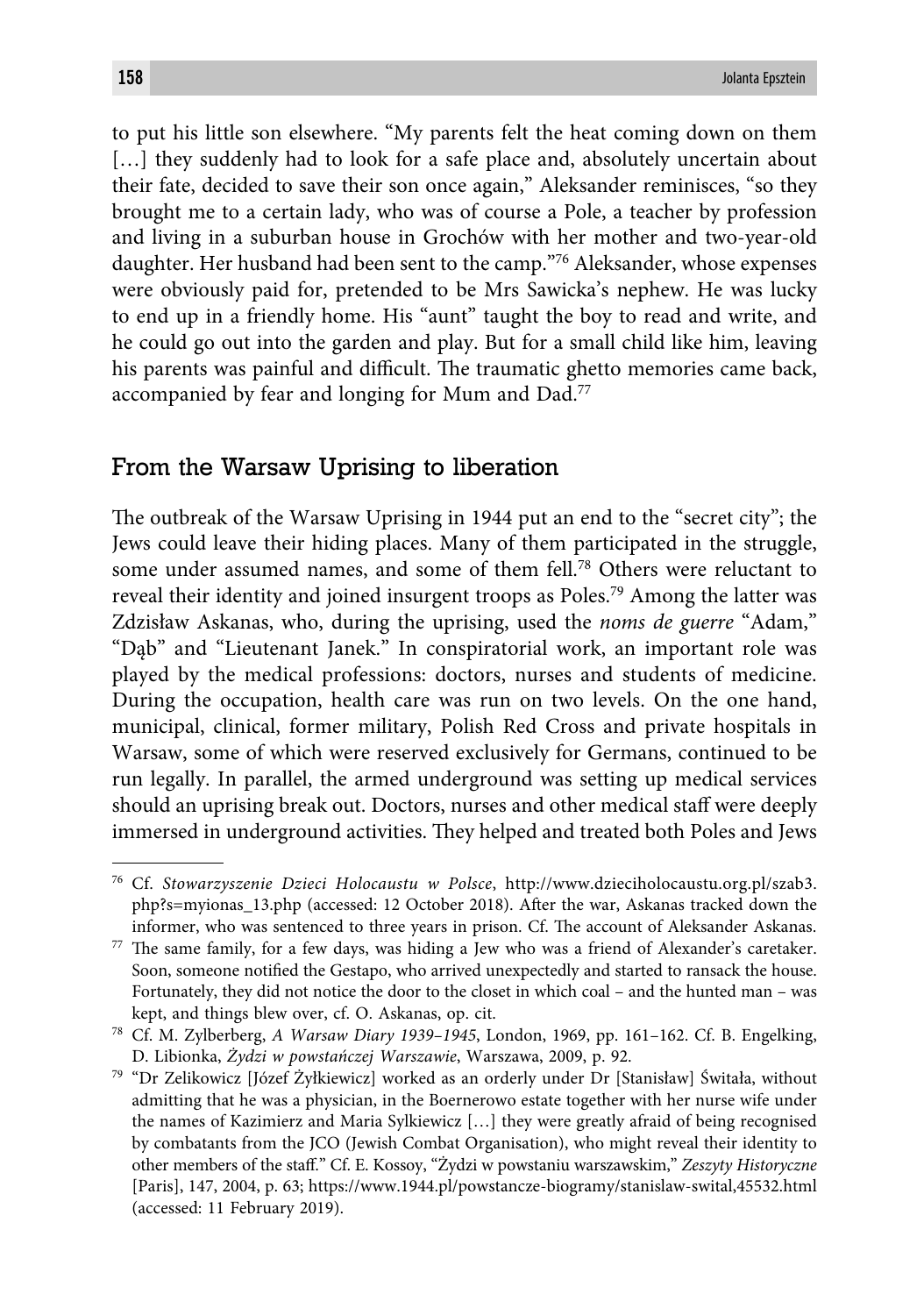hiding from the Germans, and trained personnel for emerging underground battle squads. Medicines and dressings were stored in case of armed action. For this purpose, warehouses of private pharmacies and the Social Insurance Office, depots of the General Care Council (RGO), doctor's offices, infirmaries and even private homes were used. Persons responsible for arranging dressing stations collected surgical tools, dressings and medicines. The exact tasks of health care were set out in the operational order of the Warsaw District Home Army commander, listing hospitals and medical stations which were to be manned by designated individuals if fighting broke out. Each physician was assigned to a particular hospital or medical station in the district.<sup>80</sup> The chief physician of the Warsaw District of ZWZ-AK was initially Colonel Czesław Jaworski, M.D. ("Sas"), and, following his arrest, Henryk Lenk, M.D. ("Bakcyl"). In the September campaign, Lenk was the sanitary chief of the  $8<sup>th</sup>$  Infantry Regiment and then the sanitary chief in the Modlin Defense HQ. Zdzisław Askanas found himself in the W division of "Bakcyl" (Sanitary Service of the Warsaw District of the Home Army), in the 4<sup>th</sup> Circuit (Ochota), whose head was Jan Goldman-Zaborowski, M.D. The Ochota sanitary services were divided among three precincts; in each, at least one medical station was to be organized with a staff of two doctors. Askanas was assigned to the first precinct's sanitary station, located in the so-called Kalisz Redoubt between Kaliska, Joteyki, Białobrzeska and Kopińska streets. A large medical station was operating at 9 Kaliska Street at the Nasierowski factory.<sup>81</sup> Following unsuccessful insurgent attacks on buildings occupied by Germans and after losing the connection with the Wola and Środmieście quarters, about 700 combatants fled Ochota, arriving in the Chojnów forest range. Others, including the Kalisz Redoubt group, who were not notified of the retreat, remained behind. After the insurgents seized the Monopol Tytoniowy buildings at 1 Kaliska Street defended by a German crew on 2 August, a circuit hospital was arranged, as planned earlier, for both soldiers and civilians.<sup>82</sup> As the struggle continued, minor medical stations were swiftly set up in various places. In one of them, at 11 Kaliska Street, Askanas treated civilians from the Śródmieście Południowe quarter.<sup>83</sup> "The Monopol hospital found itself at the heart of battle and was marred with frequent bombardments. On the night of 7/8 August, it was evacuated to private apartments located at 6 and 8 Joteyki

 $80$  The Ujazdowski hospital, despite switching to civilian status, retained the trappings of a military organisation, and its physicians were addressed according to their military rank, with the hospital director called the commander. Cf. S. Bayer, *Służba zdrowia Warszawy w walce z okupantem 1939–1945*, Warszawa, 1985, p. 28.

<sup>81 9</sup> Kaliska Street housed a company owned by Leon Nasierowski (1883–1964): Chemiczno-Farmaceutyczne Zakłady Przemysłowo-Handlowe L. Nasierowski (founded in 1934). Cf. http:// www.nasierowski.com/leon-nasierowski (accessed: 11 February 2019).

<sup>82</sup> Cf. J.K. Wroniszewski, *Ochota 1939–1945*, Warszawa, 1976, p. 621.

<sup>83</sup> Cf. http://www.tlw.waw.pl/index.php?id=29&newsy\_id=255 (accessed: 12 October 2018); S. Bayer, *Służba zdrowia Warszawy w walce z okupantem 1939–1945*, Warszawa, 1985, p. 37; M. Wiśniewska, M. Sikorska, *Szpitale powstańczej Warszawy*, Warszawa, 1991.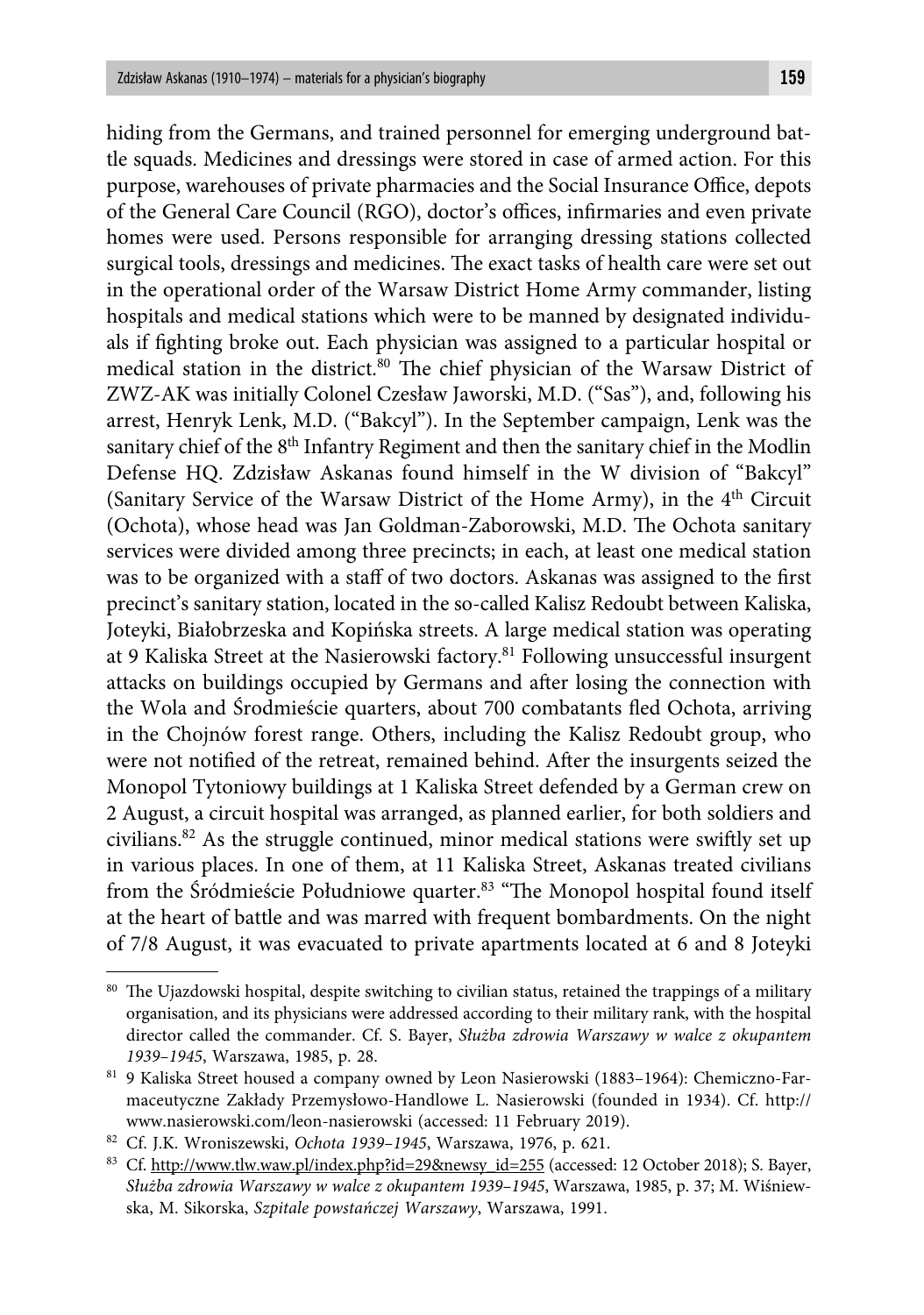Street, some 50 wounded being placed there. On 8 August, while the redoubt positions were being fired upon, a shell exploded near the 9 Kaliska Street building. The damage was so great that in the evening the wounded were moved from the Nasierowski factory to a two-storey house of the Sokołowski brothers at 5 Joteyki Street and other premises on the same street at numbers 2, 4, 6 and 7. When the Kalisz Redoubt fell, the Germans set fire to the 5 Joteyki Street building housing the severely wounded, and several dozen died in the flames. The lighter wounded and nurses from the Kalisz Redoubt ended in the Pruszków camp together with other civilians."<sup>84</sup> The Kalisz Redoubt fell on 10 August, but already on the 5th the Germans had rounded up the quarter's inhabitants into the so-called Zieleniak, a true valley of tears for all those confined there. A square measuring a few hectares at 95 Grójecka Street, Zieleniak had previously been used as a marketplace for fruits and vegetables. During the uprising, the Germans set up a temporary camp there, only to move its inmates to another temporary camp in Pruszków. "People, many of them elderly, women and children, crowded there without access to sanitary facilities, water and shelter from the elements. On certain days, the size of the crowd could reach 20,000."85 Zieleniak became the site of mass crimes, rapes and brutal murders committed by RONA soldiers commanded by Mieczysław Kamiński.<sup>86</sup> RONA demonstrated particular cruelty towards the population of Ochota and the Staszic and Lubecki colonies.<sup>87</sup> The next stage in the journey was the Warsaw West station, where columns of the expelled were driven and awaited transport to a camp. Askanas went that way, too. Together with his wife, on 13 August he left the city through Warsaw West and arrived in Pruszków. "Stasia [Merenholc] noticed that one of our fellow sufferers, Dr Askanas, [...] had put on a white coat and started to go about his medical duties."88 The Germans, unable to staff the camp with their own personnel, allowed Poles to work there. On 11 August, a German medical committee was set up to sift through the population and choose those capable of working, who were to be moved to Germany. The committee released doctors, provided that they would work in the camp. As it turned out, however, a group of Polish doctors was also removed to Germany, because "we also need doctors there," the Germans said.<sup>89</sup> Afraid of

<sup>84</sup> Cf. M. Janaszek-Seydlitz, "Służba sanitarna w powstaniu warszawskim. Ochota," *Stowarzyszenie Pamięci Powstania Warszawskiego 1944*, http://www.sppw1944.org/index.html?http://www. sppw1944.org/powstanie/sanitariat\_04.html (accessed: 13 December 2018). Z. Namitkiewicz, "Relacja o sanitariacie," in: *Ludność cywilna w powstaniu warszawskim*, vol. 1, Warszawa, 1974, pp. 207–214.

<sup>85</sup> Cf. S. Bayer, op. cit*.*, p. 90; S. Kopf, *Powstańcze służby sanitarne*, Warszawa, 2004, pp. 35–36.

<sup>&</sup>lt;sup>86</sup> The RLA (Russian Liberation Army) was a collaborationist formation of Russian prisoners of war and volunteers which fought alongside the German army in World War Two.

<sup>87</sup> Cf. W. Bartoszewski, *859 dni Warszawy*, Kraków, 1974, pp. 591, 602–603.

<sup>88</sup> Cf. B. Temkin-Bermanowa, op. cit*.*, p. 168.

<sup>89</sup> Cf. K. Drescher, "Działalność polskiego sanitariatu i komisji lekarskiej w obozie Pruszków," in: *Exodus Warszawy. Ludzie i miasto po powstaniu 1944*, vol. 1, Warszawa, 1992, pp. 57, 61.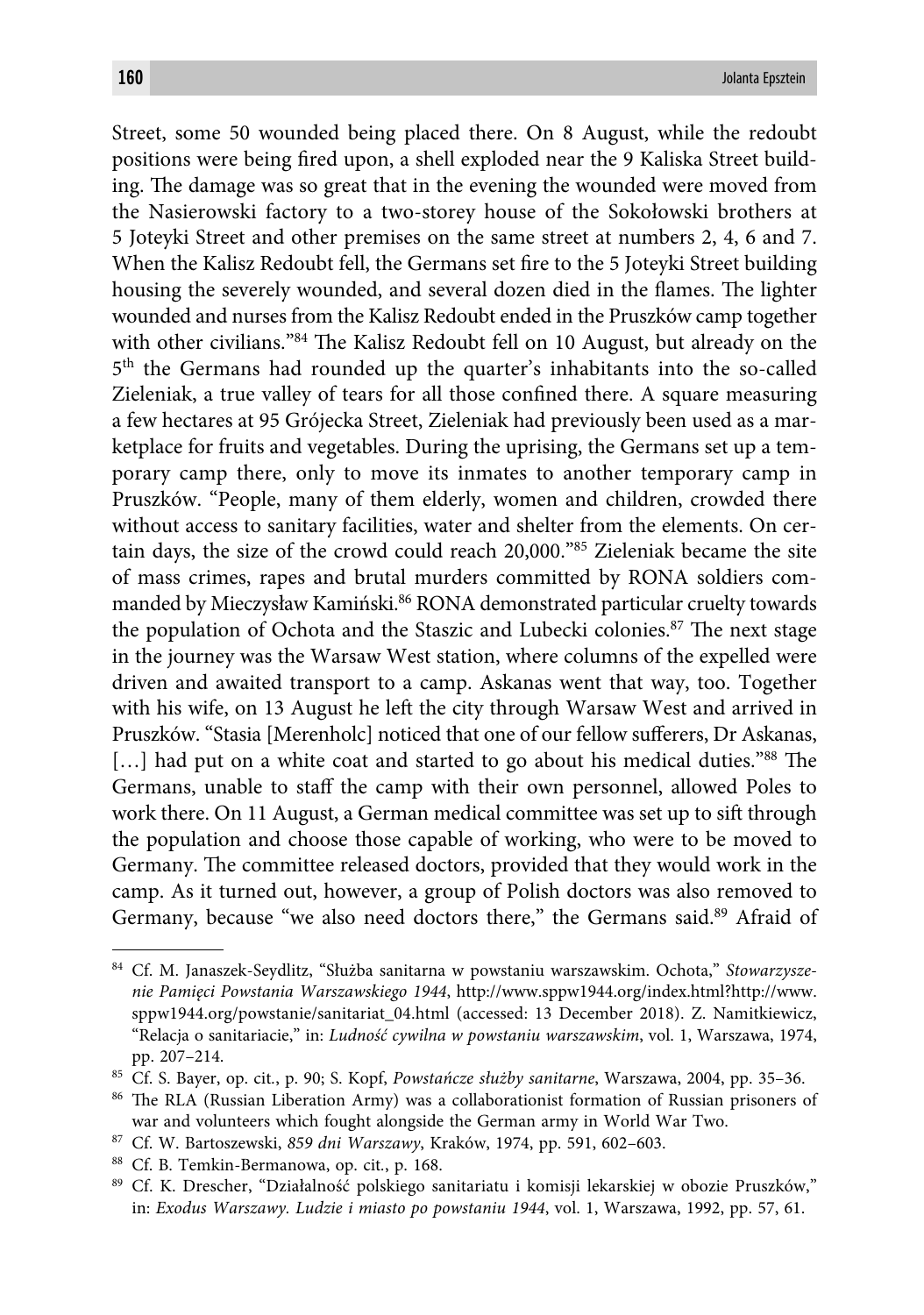being deported and forced to work for the Reich, Zdzisław fled the Pruszków camp with his wife. In this they were probably aided by a pass granted to physicians working in the facility, allowing them to move about the camp unhindered, or even leave it.90 Having escaped from Pruszków, Askanas helped the insurgents once again, this time by setting up General Care Council hospitals in areas occupied by Germany. In the organization structure of the Home Army sanitary services, the 7<sup>th</sup> Circuit included the Warsaw County outside the city limits and was divided into eight precincts. The network of hospitals around Warsaw assumed the brunt of care for wounded and sick insurgents evacuated from the city as the Germans reoccupied one quarter after another, and the uprising collapsed on 3 October 1944. The circuit field hospital in Łuszczewo belonged to the  $8<sup>th</sup>$  Circuit, Łęgów-Łomianki, which consisted of seven sanitary precincts. It operated legally under the auspices of the Milanówek GCC, which supplied it with medicines and bed linen. The institution was located on the estate of Aniela Kapuścińska, who converted a part of her manor into a hospital. Bunk beds for the sick were made from wooden planks. The hospital housed two wards, one for men, with more than a dozen beds, and another for women, with ten. From the middle of August 1944, it was managed by Dr Jan Netzer, and later by Zdzisław Askanas under the name Jan Dąb or Jan Dembowski, posing as a medical student. The personnel also included Anatol and Barbara Kuźniec, who were physicians from the same 1st precinct medical station in which Askanas served during the uprising and later belonged to the Monopol Tytoniowy insurgent hospital staff. The Łuszczewo hospital admitted insurgents, refugees from Warsaw, village inhabitants and wounded guerrilla fighters from the Kampinos forest group. The sick and wounded from the hospital at the Perełka house and the field hospital in Krogulec were also sent there. Some of the patients were women hiding from marauding Russian Liberation Army soldiers. The latter frequently swooped upon the hospital, because it had a stock of spirits that the bandits were eager to get their hands on. The facility was directly subordinated to a Błonie physician but often visited without warning by inspecting German doctors. The staff were warned of their "raids" by a phone call from the Błonie hospital and immediately evacuated the guerrilla patients. Due to the steady influx of sick and wounded, it was necessary to find a location for another medical facility.<sup>91</sup> Wiktor Jaworski recalls that "after the Błonie hospital was set up, I was visited by trusted acquaintances together with an unknown individual who was introduced as Doctor Jan. They asked me to obtain consent from German authorities to set up a hospital on the Gawartowa Wola estate (nearer the Kampinos Forest) for the needs of insurgents. Following an application of the

<sup>90</sup> Cf. B. Budzyński, "Moje wspomnienia," in: *Powstanie Warszawskie i medycyna*, vol. 1, ed. A. Danysz, Warszawa, 2002, http://www.tlw.waw.pl/index.php?id=30&newsy\_id=356 (accessed: 13 December 2018).

<sup>&</sup>lt;sup>91</sup> Cf. M. Janaszek-Seydlitz, op. cit.; The account of Aleksander Askanas.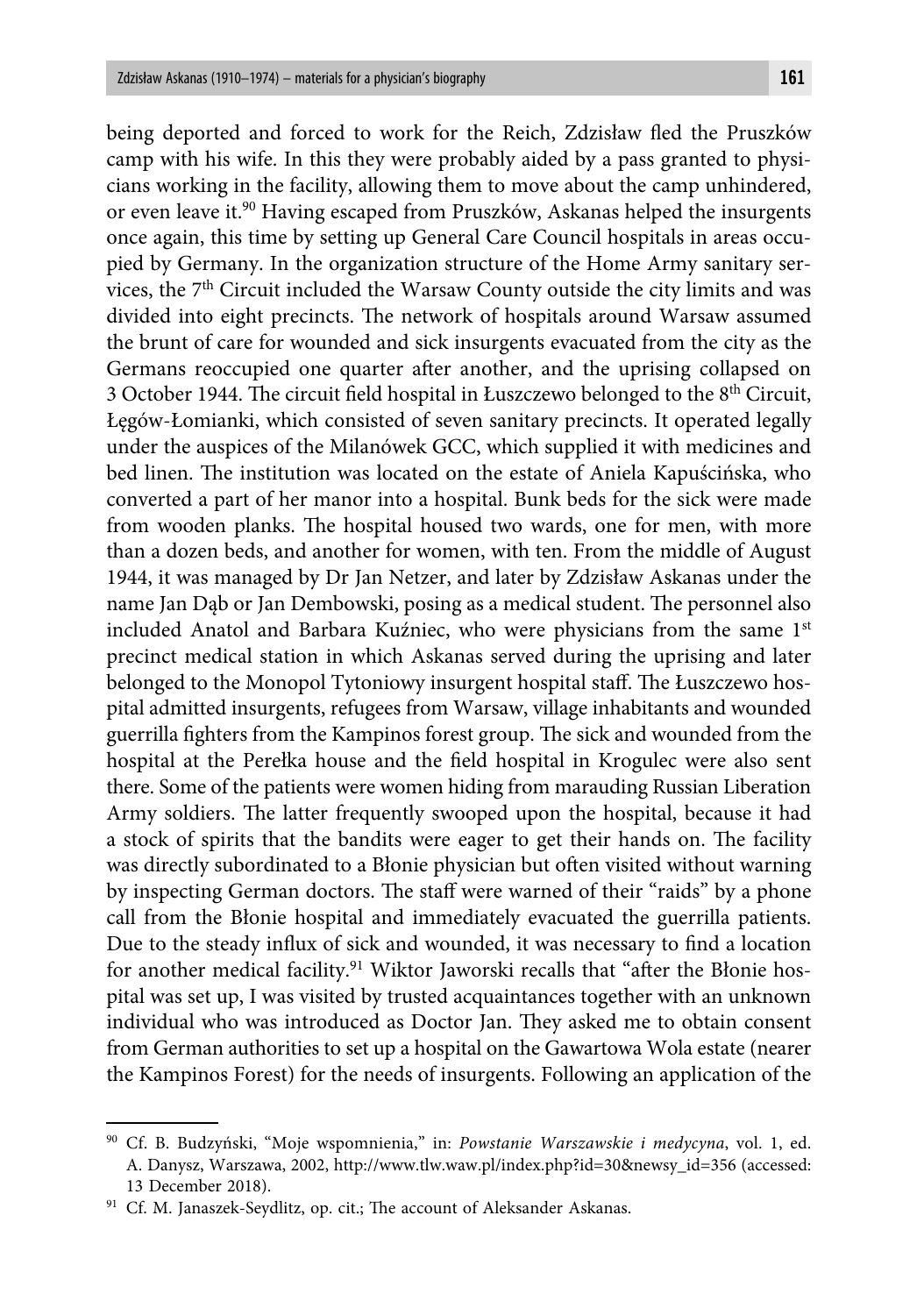Committee [The Polish Care Committee, Błonie Branch, of the GCC] we received such consent as a division of the Błonie hospital."<sup>92</sup> This "Doktor Jan" must have been Askanas, who became the head of the new hospital moved from Łuszczewo to Gawartowa Wola. Its staff also included Alina Mieczyńska (the *nom de guerre* of Rachela Askanas) as a paediatric nurse. The hospital started admitting patients in late October 1944, and the Askanases worked there until the liberation of Warsaw. On the following day, 18 January 1945, they reached Grochów and retrieved their son Aleksander. The family was reunited again.<sup>93</sup>

## After the war

Zdzisław Askanas began his post-war career in February 1945 as a military physician in the rank of captain at the Health Care Department of the Ministry of National Defence (79 Koszykowa Street). On 22 September 1945, he registered with the Regional Jewish Committee in Warsaw.<sup>94</sup> In January 1946, Askanas was discharged to reserve status in the rank of major, and on 17 February filed an application with the Central Committee of Polish Jews (CKŻP) for material support (asking for clothing), because "I need civilian clothes to start a private practice and live as a civilian – I have no spare garments for my military uniform." One month later, the Social Care Department of the CKŻP assigned Askanas a set of clothes, including a coat, suit, shoes and other articles.<sup>95</sup>

In 1946, he became deputy director of the Department of Pharmacy and Procurement at the Ministry of Health and Social Care. Soon, he made a name for himself as a talented organizer and logistics manager, and was accordingly entrusted with rebuilding medical institutions. At the same time, he worked at the Ministry of Health infirmary.<sup>96</sup> Following his passion for medical research,

<sup>92</sup> Wiktor Jaworski, an engineer living in Błonie, head of the local GCC: id., "Wspomnienia z działalności RGO," in: *Exodus Warszawy. Ludzie i miasto po powstaniu 1944*, vol. 1, Warszawa, 1992, p. 700.

<sup>&</sup>lt;sup>93</sup> Like other exiles returning to the Polish capital, the Askanases crossed the Vistula by walking on ice. All bridges, with the exception of a wooden floating crossing reserved for Red Army soldiers, were destroyed (the account of Aleksander Askanas).

<sup>94</sup> Archive of the Jewish Historical Institute in Warsaw [hereinafter: AŻIH], Wydział Ewidencji i Statystyki CKŻP, call no. 303/V, unit 427, f. 825; Askanas, as one of several military physicians employed at the Health Care Department of the Ministry of National Defense, probably asked the CKŻP after registration for financial support and loan of medical equipment necessary to set up a private doctor office. Cf. AŻIH, Towarzystwo Ochrony Zdrowia Ludności Żydowskiej przy CKŻP, call no. 324, unit 487, f. 121.

 $95\,$  An application addressed to the CKŻP shows that Askanas and his family at that time lived at 50/1 Mokotowska Street. Cf. AŻIH, Wydział Opieki Społecznej CKŻP, call no. 303/VIII, unit 150, f. 75.

<sup>96</sup> He was personal physician to Władysław Gomułka, among others. Cf. *Władysław Gomułka i jego epoka*, ed. E. Salwa-Syzdek, T. Kaczmarek, Warszawa, 2005, p. 330 ; T. Torańska, *Byli*, Warszawa, 2006, p. 89.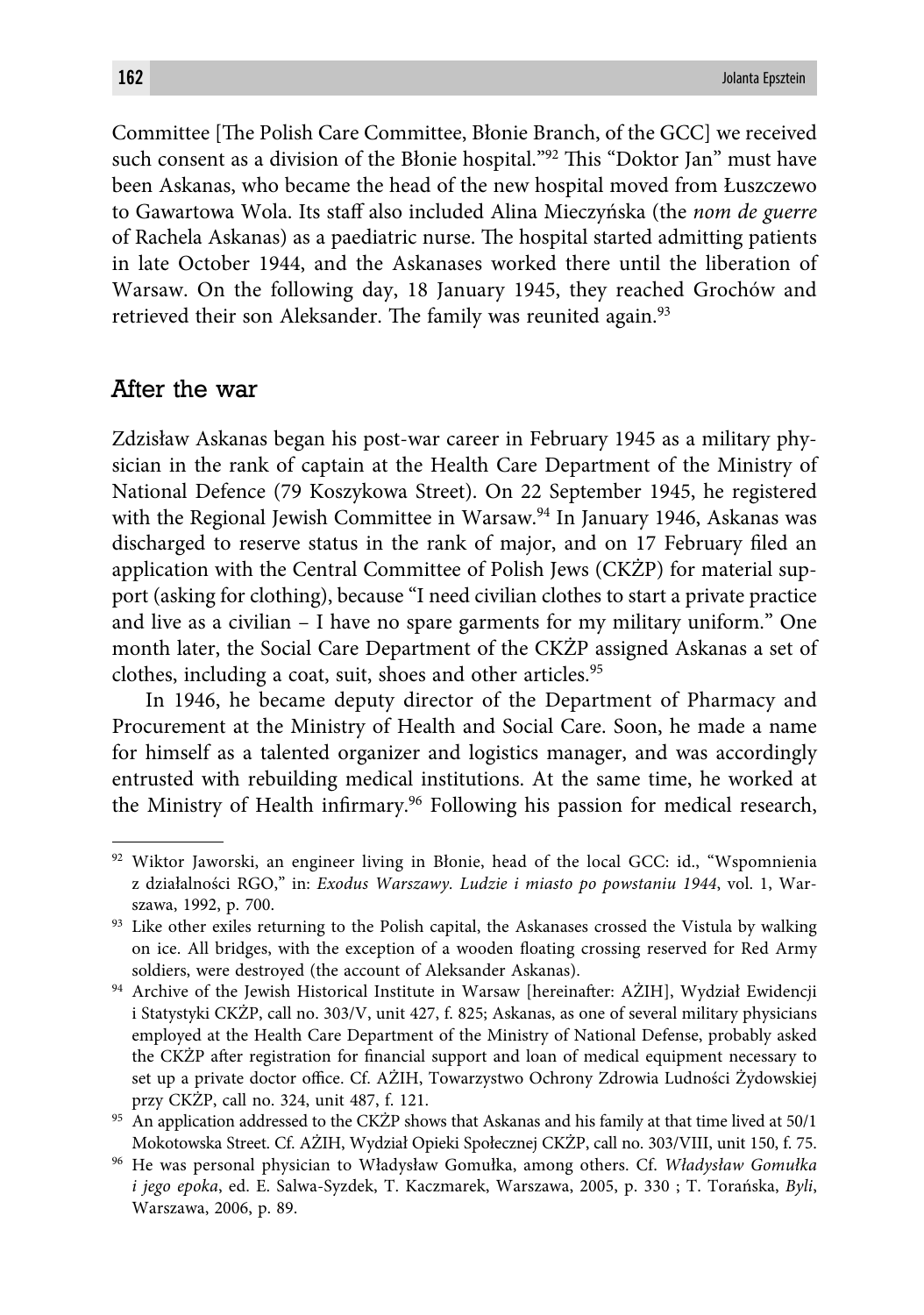however, he returned to the Second Clinic of Internal Diseases of the Faculty of Medicine at Warsaw University (renamed the Medical University in 1950), headed by Professor Mściwoj Semerau-Siemianowski, at whose side he had taken his first steps as a young doctor. In 1950, he earned a PhD in medicine and one year later, a post-doctoral qualification. In October 1953, he became the head of the newly formed Fourth Clinic of Internal Diseases of the Medical University. He was surrounded by a group of talented and ambitious students who shared the enthusiasm and diligence of their master, who received the academic degree of professor in June 1954. He organized and led a team of future researchers, organized training sessions and educational workshops, helped in preparation for difficult examinations during test prep courses which lasted for hours, and supervised rehearsals of public speeches and revisions of scientific publications. Askanas was remembered by his students as "not just a teacher, but nearly a father to all his assistants. Loyal towards his students, he often agreed with their viewpoints in scientific discussions instead of sticking to his beliefs."97 Even so, he was an exacting teacher: he made his disciples take additional classes, write publications, specialize and obtain academic degrees. "He taught us in equal measure medicine and elegance. We had to know how to deliver a speech and what clothes to wear." Yet the professor never questioned the authority of his charges or shared his observations when a patient was present. To students who earned their PhDs he gifted silver pins, cuff-links or tie-pins with engraved graduation dates. These gifts were usually distributed at a joint dinner.<sup>98</sup> Led by Askanas, the medical team conducted scientific research in cardiology. The professor organized thematic groups and diagnostic workshops focusing on diagnosing and treating coronary artery diseases, myocardial infarction, hypertension, peripheral artery diseases, and heart changes in scleroderma and muscular atrophy. Such were the beginnings of Askanas's school of cardiology. He himself became Poland's first national consultant in cardiology, formerly treated as the province of internal medicine. Thanks to his efforts, from the late 1950s selected medical facilities (hospitals) in Poland started to be furnished with modern cardiac equipment, leading to the establishment of intensive cardiac care units. Askanas himself assisted these efforts, visiting one town after another. In the late 1960s, more units of this kind existed in Poland than in Austria or France. In 1961, his exertions led to the establishment of the first Polish Central Clinic of Circulatory Diseases, while 1963 saw the opening of the Intensive Cardiac Care Ward (ICCW), one of the first in the world, and 1965 the transformation of the Fourth Internal Diseases Clinic into the Institute of Cardiology, of which Askanas became the director. The pioneer research carried out by the clinic in areas such

<sup>97</sup> Cf. J. Borowicz, "Profesorowie," *Puls. Biuletyn Okręgowej Izby lekarskiej w Warszawie*, 2003, no. 2003/02, https://izba-lekarska.pl/numer/numer-200302/profesorowie/ (accessed: 13 December 2018).

<sup>98</sup> Cf. T. Urzykowski, op. cit.; J. Borowicz, op. cit.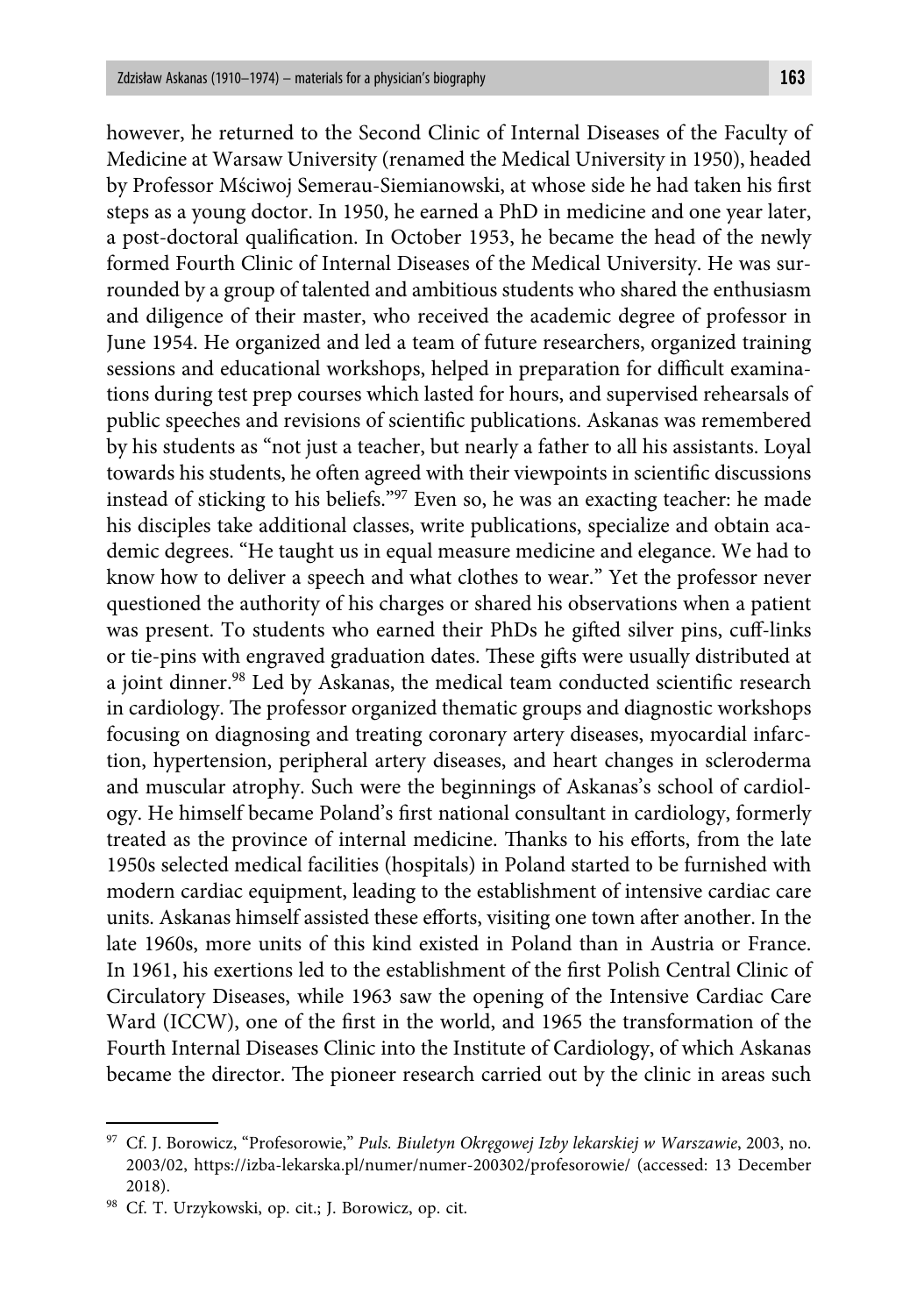as intensive cardiac care, electrotherapy, electrophysiology and cardiac rehabilitation had earned the facility international fame and renown, leading to Professor Askanas's appointment as an expert in cardiac rehabilitation and epidemiology of circulatory diseases by the World Health Organization. The clinic trained physicians both from Poland and other Eastern-Bloc countries. Using their experiences from the ICCW, doctors set up a so-called hospital-wide emergency patrol summoned by phone to patients in need of reanimation. The output of this work is also found in Askanas's monograph on cardiac reanimation, *Reanimacja kardiologiczna*, co-written with his son Aleksander, also a cardiologist, the first publication of its kind in Poland.<sup>99</sup> The book rapidly won approval both nationally and abroad and became a popular medical textbook. In total, Askanas authored more than 180 publications, and supervised 26 doctoral dissertations and four post-doctoral dissertations in medicine, some of which were defended after his death. His lifelong ambition was to raise societal awareness of the threat posed by heart diseases and the related preventive efforts. He wrote screenplays for educational films and organized nationwide campaigns such as the "Month of the Heart" and "Week of the Heart." His attitude earned him the respect and gratitude of patients. He was known for bringing flowers to those who celebrated their birthdays on his ward.100 His patients included many celebrities. Aleksander Wat, for whom Askanas was both physician and friend, dedicated to him the poem *Trzy sonety* published in 1956 in the *Wiersze* volume.<sup>101</sup> In 1953, the poet developed Wallenberg's syndrome (lateral medullary syndrome), a disease causing, among other things, persistent and severe pain. The incurable disease led Wat to commit suicide after 14 years of suffering. It is no wonder, therefore, that he dedicated his poem to Askanas. No one could understand pain and suffering more than a doctor – and a friend as well.

*Prof. dr Zdzisławowi Aksanasowi*

1

Trzy sonety

Spać. Choćby dopełnić się miało, na co czekano z drżeniem od wieków zarania. Jak senny, jak uchylny jest duch i ciało w godzinie rozstania.

<sup>99</sup> A. Askanas, Z. Askanas, *Reanimacja kardiologiczna*, Warszawa, 1967.

<sup>100</sup> K. Tymińska, K.J. Filipiak, G. Opolski, op. cit., pp. 4–5.

<sup>&</sup>lt;sup>101</sup> "You have managed your life poorly,' I was told after the war by my wise doctor, Professor Askanas, to whom I owe so much and who roughly but firmly led me through the most critical stage of my illness. And he was right." Cf.: A. Wat, *Mój wiek*. *Pamiętnik mówiony. Część druga*, interviews and preface by Cz. Miłosz, Warszawa, 1990, p. 73.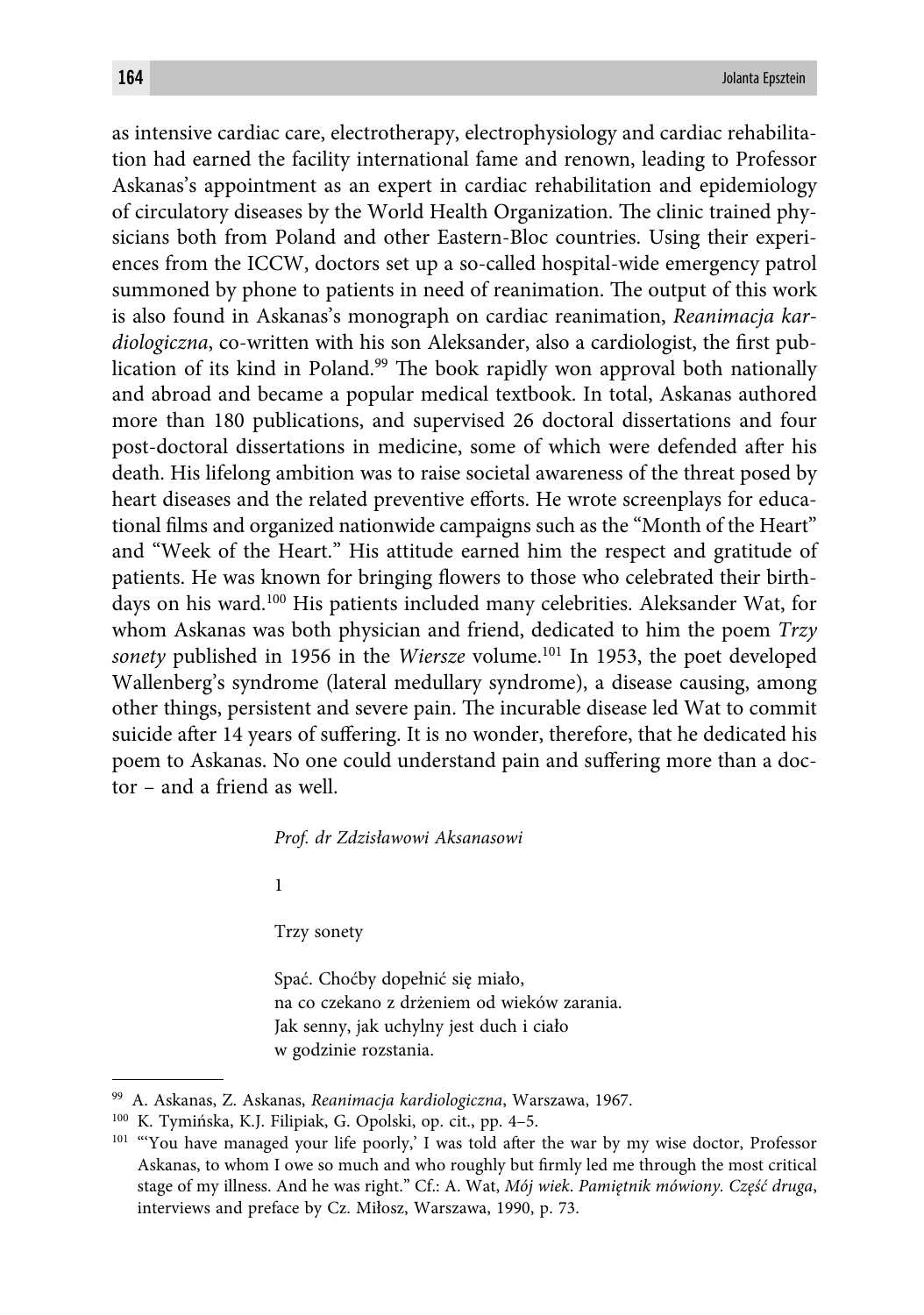Spać. Spać w tym obcym ogrodzie, gdzie Mistrz nasz łka i kona, od wszystkich opuszczony. Sieci rzucone na brzeg, na wodzie śpią łodzie, w drzewach wiatr uśpiony.

Spać. Przespać wieczność całą, śmierć i zmartwychwstanie, piekło i zbawienie. Albo potępienie.

Kiedy mnie obudził, oko tylko spojrzało. Ręce były umarłe, usta oniemiałe, Serce skamieniałe.

### 2

Czarno. W świątyni zasłona rozdarta. Kości rzucone w piasek. I gąbka octem upita. Sen, sen kamienny bez snów spadł na wartę. (Czy nigdy już tu nikomu dzień nie zaświta?)

Jak ciepło. Noc wygwieżdżona. Iście Kwietniowa noc to. Czarom jej poddani Nie drgną ludzie, nie zadrżą liście. (Eli, Eli, lamma sabahtani.)

Cicho. Szakal tylko z pustyni zaszczeka. Kur zmylony zapieje. I znów jest cicho, błogo. (Nikt stąd nie odejdzie? nikt nie przyjdzie tą drogą?)

Gdy ciszę dziko rozdarł głos człowieka: sama śmiertelnie senna, w ciżbie śpiących ludzi, Matka usypia Syna, kiedy się zbudził z krzykiem.

#### 3

Do grobu złożył Go mąż z Arymatei i nakrył ciosowym kamieniem. I siadł na pokucie, by płakać nadziei, która jest-że tylko złudzeniem?

W nocy przybiegły dwa serafiny. Odwalili kamień i rzekli: Wstań, Panie! i rękę podali, by wstał i szedł z nimi, żeby się spełniło Boże zmartwychwstanie.

Nie wstanę! – rzekł do nich. – Nie wstanę dopóty, dopóki i człowiek nie będzie wyzwolony od śmierci i bólu.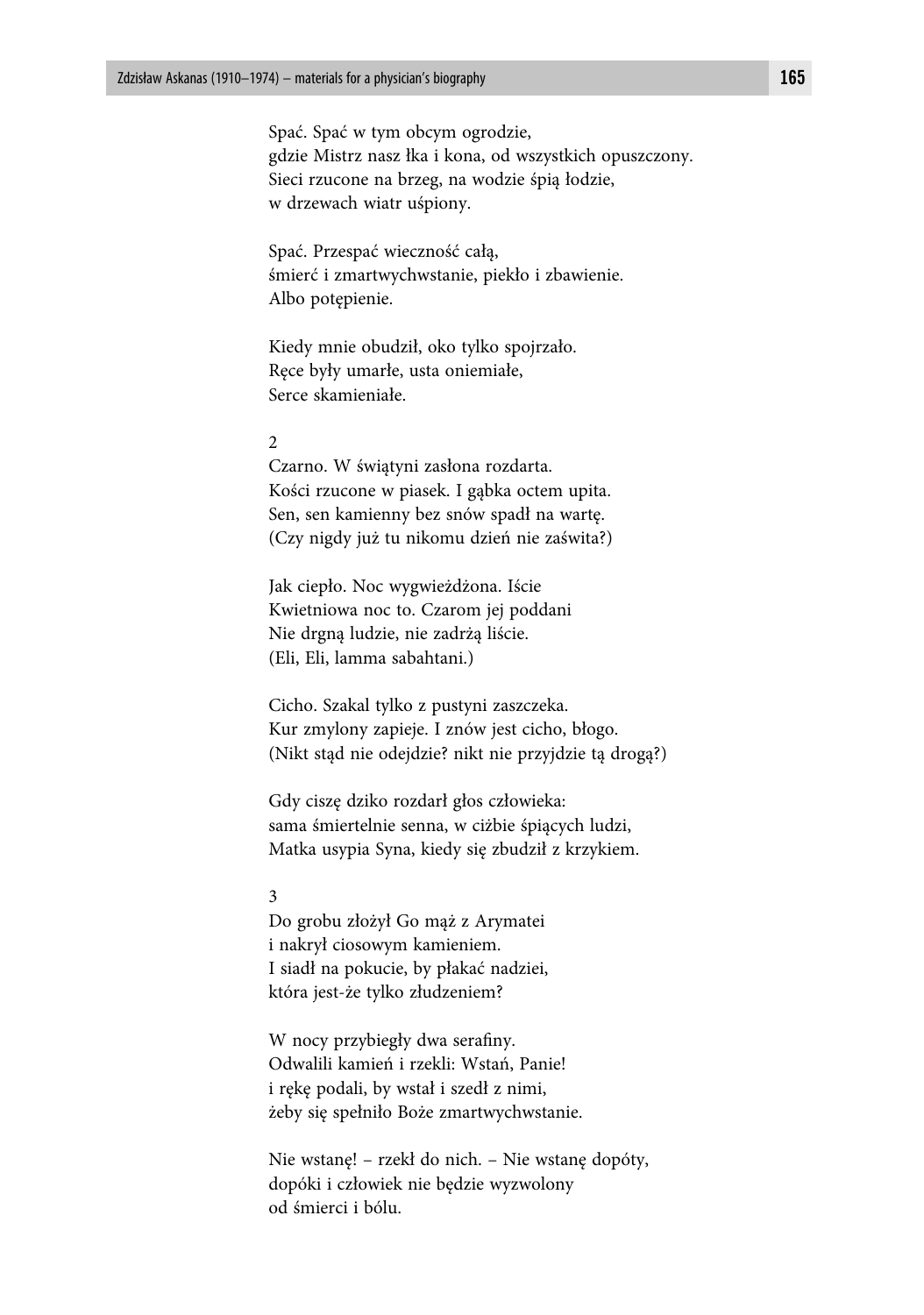Od dawna już Józef ów powstał z pokuty. I w proch już obrócon… A On ciągle czeka na wyzwolenie człowieka.

Vence, wrzesień 1956

Another of Askanas' patients was Leon Pasternak, who dedicated his *Strofy gniewu* (1949) poetry volume to him, saying, "To doctor Zdzisław Askanas, the saviour of my body and soul, Leon Pasternak, with deep gratitude."102

In March 1968, political events once again affected the lives of the Askanas family. The communist-inspired bashing of the already sparse Jewish diaspora struck fear into those who had experienced war, the German occupation and the Holocaust persecutions. It is no wonder that many of them, concerned about their own safety and that of their families, decided to move abroad. Staff from Professor Askanas's clinic who left Poland included, among others, the first doctoral student of the Fourth Internal Diseases Clinic, Dr Barbara Tenenbaum (to Israel) and Dr Cecylia Słucka (to Sweden). Zdzisław's son, Aleksander, also moved permanently to the United States. As he wrote later, "Is it not an irony of fate that the last, final stage of Jewish migration affected a group of people most intimately tied to Poland? That the anti-Semitic wave of 1968 has exiled us, the most Polonized Jews?"103 It must be added that this group was largely assimilated and strongly connected to Poland with professional, social and oftentimes family ties, with many of its members living in inter-faith marriages, for whom the decision to migrate was a very difficult experience. It was also a group ranked among the elites due to their education and social position.<sup>104</sup>

Ultimately, Zdzisław Askanas and his wife decided not to leave Poland. Once again, they had to face the feeling of being unwanted strangers branded merely for their nationality. Zdzisław paid a high price for these stressful times. In the summer of 1973, he suffered an extensive stroke and, after being treated in the

<sup>102</sup> Cf. Auction catalogue of Antykwariat TOM of 24 March 2018, item 140, http://www.portolan. pl/katalogi/2018-03-24\_TOM.pdf (accessed: 6 January 2019).

<sup>103</sup> Cf. "Dlaczego tak późno," *Forum Żydów Polskich*, http://www.fzp.net.pl/marzec-68/dlaczego-tak- -pozno (accessed: 23 November 2018); A. Latocha, "Literackie (po)głosy emigracji niedokonanej – tożsamościowe defi nicje polskich Żydów, którzy nie wyjechali po Marcu'68," in: *Pęknięcia, granice, przemiany. Tożsamościowe transgresje w literaturze XX i XXI wieku*, ed. J. Wróbel, Kraków, 2013, pp. 170–171.

<sup>&</sup>lt;sup>104</sup> "Against all migrants from Poland or the entire Polish population, the March 1968 exiles were an extraordinary group. At first sight, they appear highly educated: the percentage of university graduates and students among them was eight times (!) larger than in the entire population. Most of them were engineers, physicians, and economics or humanities graduates" (cf. D. Stola, *Emigracja pomarcowa, Warszawa, 2000, p. 11). Those who applied to leave included 171 doc*tors from Warsaw. This group included, besides Aleksander Askanas, also other Institute of Cardiology employees, such as Barbara Tenenbaum. Cf. K. Tymińska, K.J. Filipiak, G. Opolski, op. cit., p. 5.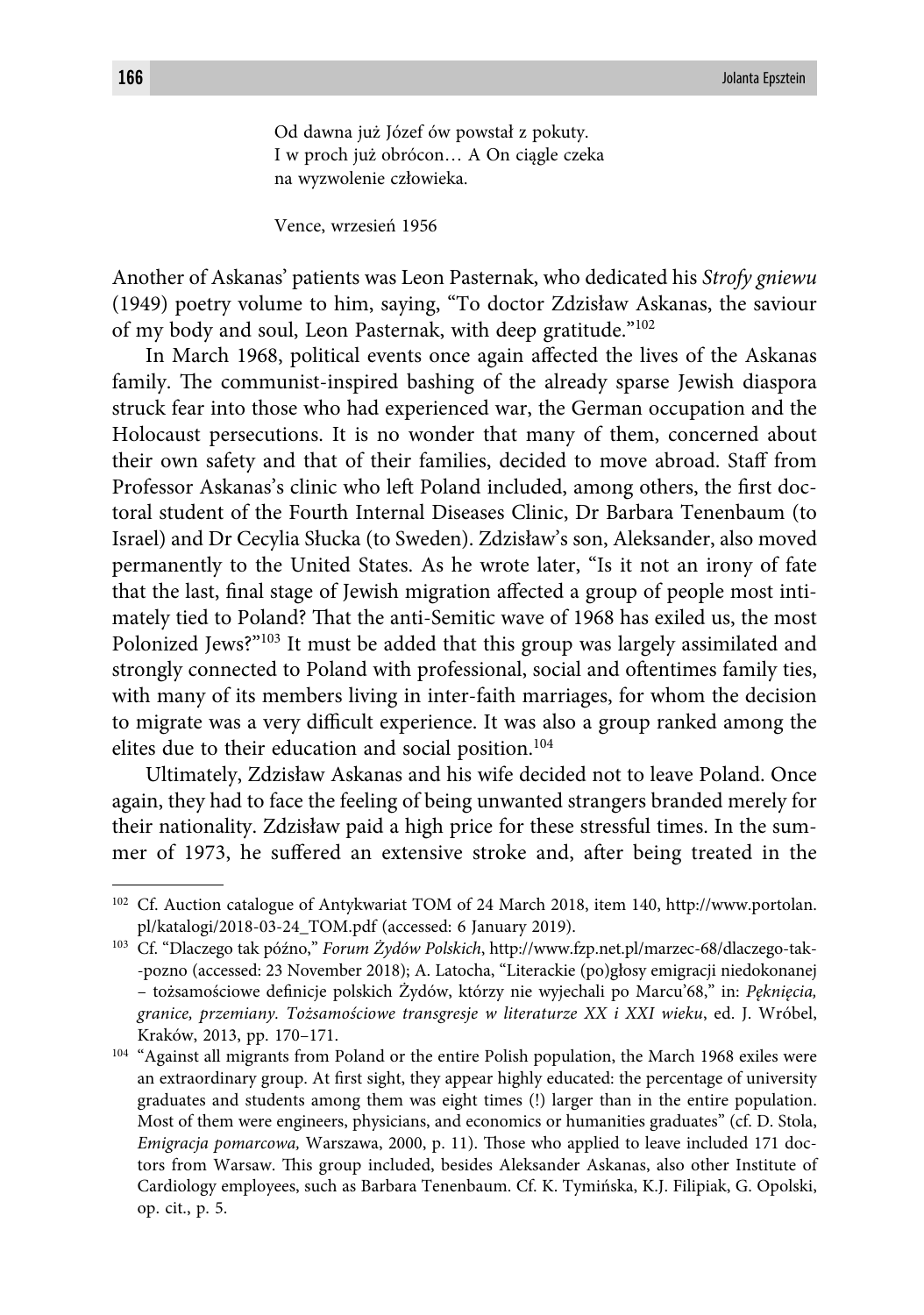government hospital at Emilii Plater Street, whose consultant he had been for quarter of a century, died on 25 September 1974. He was buried in the military section of the Powązki cemetery. Each 17 January, the former students of the professor meet at his grave to commemorate the day on which the Fourth Internal Diseases Clinic of the University of Medicine was opened in the 8<sup>th</sup> pavilion of the Infant Jesus Hospital in Lindleya Street.

\*\*\*

To summarize these notes, I would like to thank Professor Dr Krzysztof J. Filipiak, M.D., who inspired me to work on a biography of Zdzisław Askanas, an eminent doctor, cardiologist and witness to the Holocaust. My thanks also go to Dr Aleksander Askanas, M.D., who provided me with much valuable information on the life of his father.

## Abstract

Zdzisław Askanas was a scion of a known and relatively well-off Jewish family which settled in the city of Płock in the mid-eighteenth century. The Askanas family produced a number of notable personages in various fields of science and culture, among them Kazimierz Askanas (1909–1994), a Płock regional activist; Stefan Askanas (1908–1972), the executive director of the International Poznań Fair; cardiologist Aleksander Askanas (1938–); and economist Wiktor Askanas.

Zdzisław completed his medical studies at the Warsaw University Faculty of Medicine (1929–1935). Following his graduation, he worked under the supervision of two eminent internal medicine specialists: Professor Mściwoj Semerau-Siemianowski (1885–1953), at the Saint Lazarus Hospital in Warsaw, and Professor Jakub Węgierko (1889–1960), at the Saint Stanislaus Hospital for Infectious Diseases. He took part in the September campaign of 1939, stayed together with the family in the Warsaw ghetto and, following his escape, hid in Warsaw. As a physician, he participated in the Warsaw Uprising and organized hospitals for insurgents. After the war, he was one of the most important doyens of modern Polish cardiology, a university professor, and founder of the First Cardiology Chair and Clinic at the Medical University in Warsaw.

## Bibliography

## Archival Sources

- Archive of Modern Records in Warsaw [Archiwum Akt Nowych w Warszawie], Delegatura Rządu RP na Kraj, call no. 202/II-28, "Obecna sytuacja szpitala 'Czyste,'" f. 34.
- Archive of the University of Warsaw [Archiwum Uniwersytetu Warszawskiego], Personal File of Zdzisław Askanas, call no. WL 29385.
- Archive of the Jewish Historical Institute in Warsaw [Archiwum Żydowskiego Instytutu Historycznego w Warszawie]
- Towarzystwo Ochrony Zdrowia Ludności Żydowskiej przy CKŻP, call no. 324, unit 487.
- Wydział Ewidencji i Statystyki CKŻP, call no. 303/V, unit 427.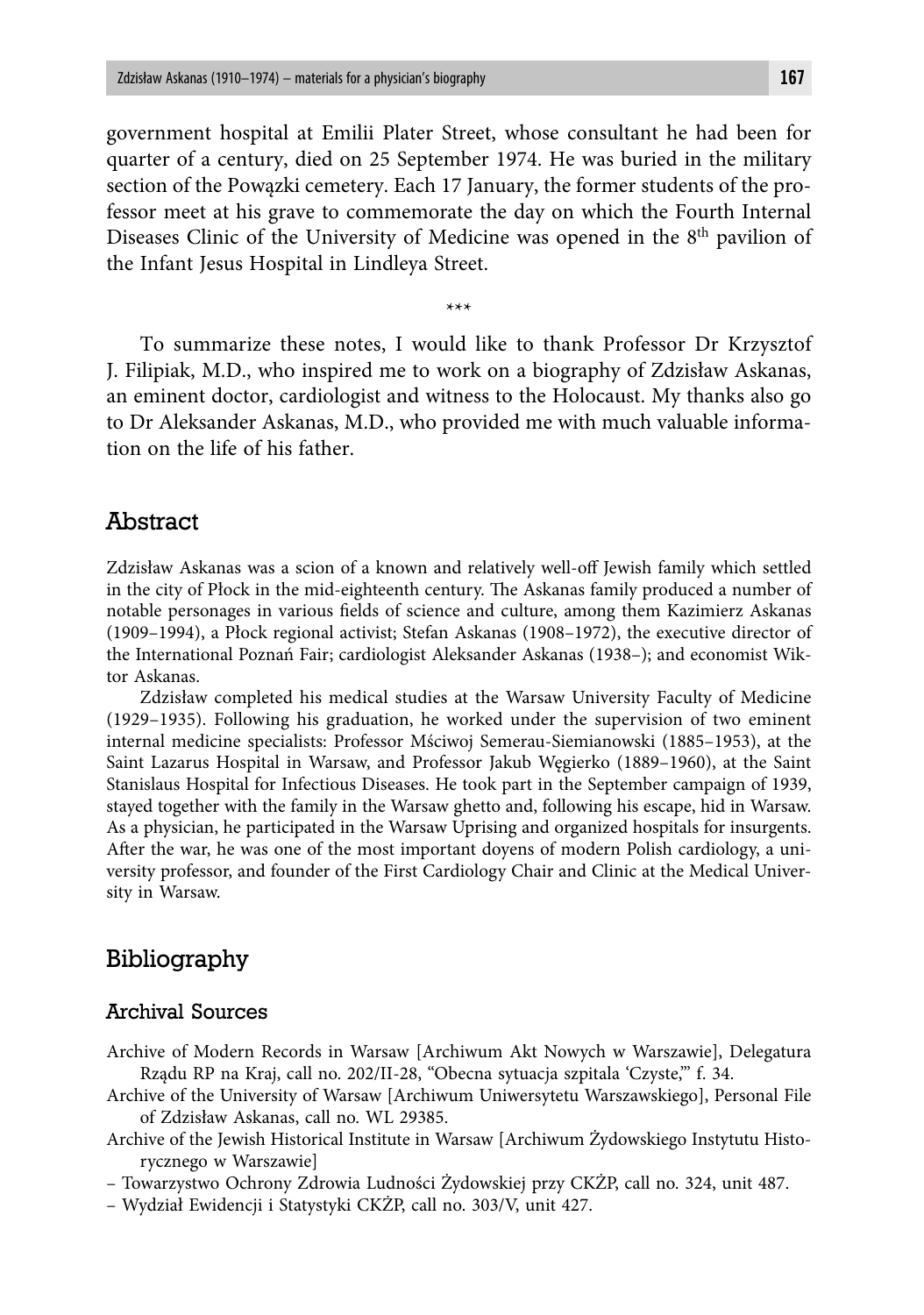– Wydział Opieki Społecznej CKŻP, call no. 303/VIII, unit 150.

Department of Old Medical Books of the Main Medical Library in Warsaw, Personal File of Alina Askanas, call no. I-1124.

#### **Accounts**

The account of Aleksander Askanas (in the possession of the author).

#### Printed sources

#### a) Official registers

- *Kalendarz Informator Płocki na rok 1899*, Płock, 1899, p. 70, http://www.tnp.org.pl/biblioteka/ dlibra/docmetadata?id=158 (accessed 30 October 2018).
- *Księga Adresowa Polski (wraz z W. M. Gdańskiem) dla handlu, przemysłu, rzemiosła i rolnictwa*, Warszawa, 1930, p. 1864.
- *Słownik geografi czny Królestwa Polskiego*, vol. 3, Warszawa, 1882, p. 771; vol. 5, Warszawa, 1884, p. 774; vol. 11, Warszawa, 1890, p. 672.
- *Adresy Warszawy na rok 1908*, Warszawa, 1909, pp. 177, 380, http://ebuw.uw.edu.pl/dlibra/ doccontent?id=7571 (accessed 30 October 2018).
- "Taryfa posesji (domów i placów) miasta Warszawy i Przedmieścia Pragi," in: *Kalendarz Informacyjno-Encyklopedyczny na rok 1912*, p. XXXIV.
- *Warszawski Skorowidz Branżowy na rok 1936–37*, Warszawa, n.d., p. 363.
- *Rocznik Lekarski Rzeczypospolitej Polskiej na 1936 rok*, Warszawa, 1936, p. 1649.
- *Rocznik Lekarski Rzeczypospolitej Polskiej na 1938 rok*, Warszawa, 1938, p. 642.
- *Rocznik ofi cerski 1939. Stan na dzień 23 marca 1939*, ed. R. Rybka, K. Stepan, Kraków, 2006.
- Zagórowski Z., *Spis nauczycieli szkół wyższych, średnich, zawodowych, seminariów nauczycielskich oraz wykaz zakładów naukowych i władz szkolnych*, Lwów–Warszawa, 1924.

#### **b) Memoirs**

- *Adama Czerniakowa dziennik getta warszawskiego 6 IX 1939–23 VII 1942*, ed. M. Fuks, Warszawa, 1983.
- *Archiwum Ringelbluma. Konspiracyjne Archiwum Getta Warszawy*, vol. 29: *Pisma Emanuela Ringelbluma z getta*, ed. J. Nalewajko-Kulikov, Warszawa, 2018.
- *Archiwum Ringelbluma. Konspiracyjne Archiwum Getta Warszawy*, vol. 29a: *Pisma Emanuela Ringelbluma z bunkra*, ed. E. Bergman, T. Epsztein, M. Siek, Warszawa, 2018.
- Askanas A., "My yiddyshe momme," *Midrasz*, 2019, no. 2 (208), pp. 96–97.
- Budzyński B., "Moje wspomnienia," in: *Powstanie Warszawskie i medycyna*, vol. 1, ed. A. Danysz, Warszawa, 2002, http://www.tlw.waw.pl/index.php?id=30&newsy\_id=356 (accessed 13 December 2018).
- Drescher K., "Działalność polskiego sanitariatu i komisji lekarskiej w obozie Pruszków," in: *Exodus Warszawy. Ludzie i miasto po powstaniu 1944*, vol. 1, Warszawa, 1992, pp. 56–82. Edelman M., *Getto walczy*, Warszawa, 1945.
- Ernest S., *O wojnie wielkich Niemiec z Żydami z Warszawy*, Warszawa, 2003.
- Jaworski W., "Wspomnienia z działalności RGO," in: *Exodus Warszawy. Ludzie i miasto po powstaniu 1944*, vol. 1, Warszawa, 1992, p. 700.
- Meroz A., *W murach i poza murami getta. Zapiski lekarki warszawskiej z lat 1939–1945*, Warszawa, 1988.
- Namitkiewicz Z., "Relacja o sanitariacie," in: *Ludność cywilna w powstaniu warszawskim*, vol. 1, Warszawa, 1974, pp. 207–214.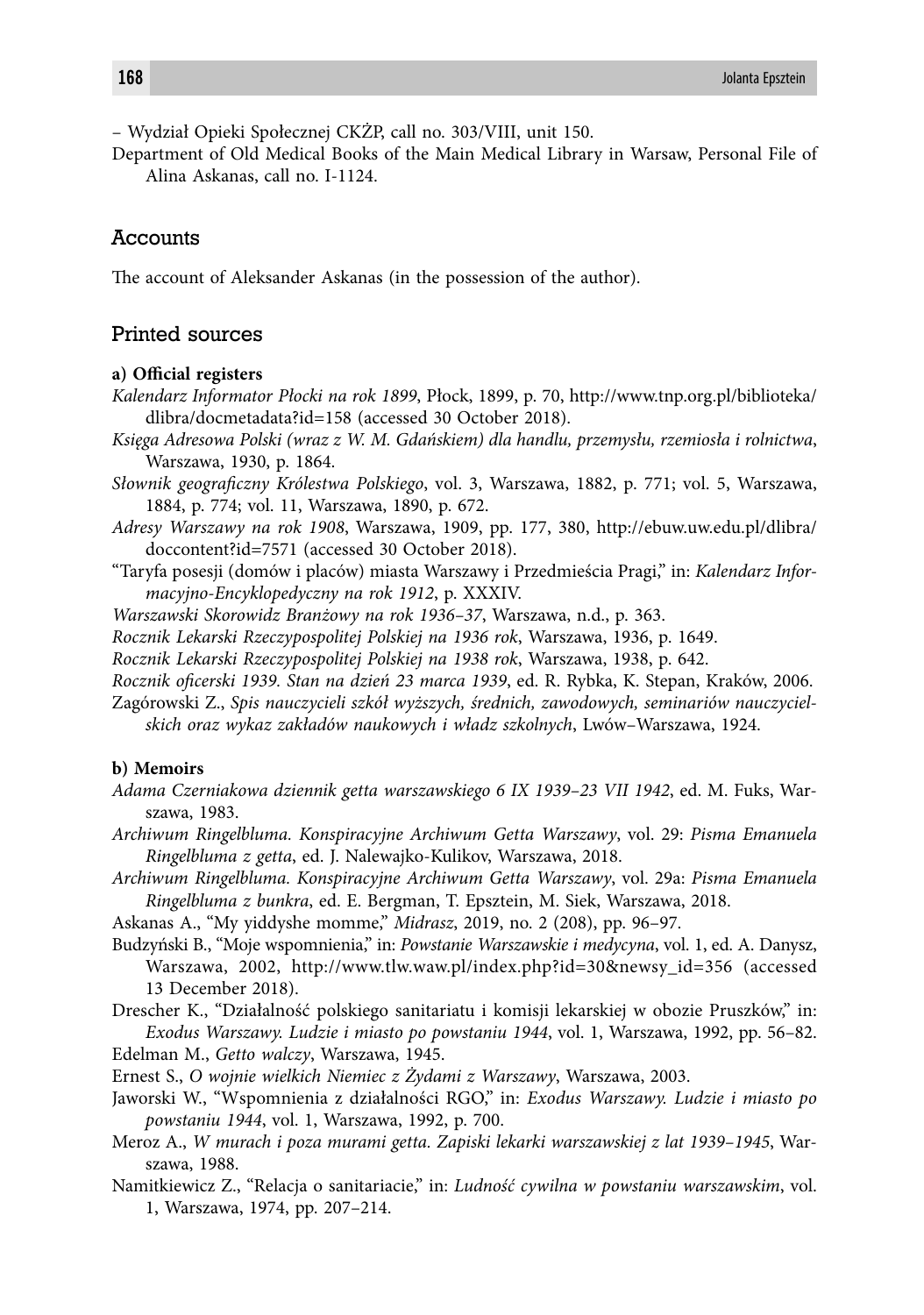The Polish Institute and History Museum in London, Relacja z Kampanii 1939 roku, call no. B.I.20d, 8 Dywizja Piechoty – 32 pułk piechoty (bez III baonu), https://sikorskimuseum- -my.sharepoint.com/personal/admin\_sikorskimuseum\_onmicrosoft \_com/\_layouts/15/ onedrive.aspx?id=%2Fpersonal%2Fadmin\_sikorskimuseum\_onmicrosoft \_com%2FDocuments%2Fweb\_files%2FB\_I%2Fb\_20d%2Epdf&parent=%2Fpersonal%2Fadmin\_sikorskimuseum\_onmicrosoft com%2FDocuments%2Fweb\_files%2FB\_I&cid=258fcfc3-8491-4cd2--b769-288dc6ddcc95 (accessed 27 November 2018).

Temkin-Bermanowa B., *Dziennik z podziemia*, Warszawa, 2000.

- Wat A., *Mój wiek*. *Pamiętnik mówiony*. *Część druga*, interviews and preface by Cz. Miłosz, Warszawa, 1990.
- Zylberberg M., *A Warsaw Diary, 1939–1945*, London, 1969.

#### Secondary literature

Askanas A., *Black Swastika, Red Swastika*, n.p., 2009.

- Askanas A., Askanas Z., *Reanimacja kardiologiczna*, Warszawa, 1967.
- Borowicz J., "Profesorowie," *Puls. Biuletyn Okręgowej Izby lekarskiej w Warszawie*, 2003, no. 2003/02, https://izba-lekarska.pl/numer/numer-200302/profesorowie/ (accessed 13 December 2018).
- Bartoszewski W., Lewinówna Z., *Ten jest z ojczyzny mojej. Polacy z pomocą Żydom 1939–1945*, Kraków, 1969.

Bartoszewski W., *859 dni Warszawy*, Kraków, 1974.

- Bayer S., *Służba zdrowia Warszawy w walce z okupantem 1939–1945*, Warszawa, 1985.
- Berner W., "Działalność dozorów/urzędów sanitarnych w Warszawie w okresie II Rzeczypospolitej," *Przegląd Epidemiologiczny*, 60, 2006, no. 4, pp. 835–844.
- Ciesielska M., *Lekarze getta warszawskiego,* Warszawa, 2017.
- *Choroba głodowa. Badania kliniczne nad głodem w getcie warszawskim z roku 1942*, ed. E. Apfelbaum, Warszawa, 1946.
- Engelking, Barbara and Leociak, Jacek, *Getto warszawskie. Przewodnik po nieistniejącym mieście*, Warszawa, 2013.
- Engelking B., Libionka D., *Żydzi w powstańczej Warszawie*, Warszawa, 2009.
- Grochowska-Iwańska K., "Dwa i pół wieku rodziny Askanasów w Płocku. Część 1," *Notatki Płockie*, 2016, no. 2/247, pp. 3–9, http://www.tnp.org.pl/Notatki\_Plockie\_2016\_nr\_2.pdf (accessed 30 October 2018).
- *Hunger Disease: Studies by the Jewish Physicians in the Warsaw Ghetto*, ed. M. Winick, transl. M. Osnos, New York, 1979.
- Janczewska M., "Badania nad głodem w getcie warszawskim problemy etyczne," *Zagłada Żydów. Studia i Materiały*, 5, 2009, Warszawa, 2009, pp. 327–338.
- Kleinbaum M., "Stowarzyszenie szkołą służby społecznej," in: *Żydowskie Stowarzyszenie Medyków Uniwersytetu Józefa Piłsudzkiego w Warszawie. Wydawnictwo jubileuszowe oraz sprawozdanie z działalności za rok 1937*, Warszawa, 1938, p. 11, http://mbc.cyfrowemazowsze.pl/dlibra/plain-content?id=24981 (accessed 03 November 2018).
- Kopf S., *Powstańcze służby sanitarne*, Warszawa, 2004.
- Kossoy E., "Żydzi w powstaniu warszawskim," *Zeszyty Historyczne* [Paris], 147, 2004, pp. 43–78.
- Kotowicz S., "Żydowskie Stowarzyszenie Medyków U. J. P. Stowarzyszenie-szkołą służby społecznej," in: *Żydowskie Stowarzyszenie Medyków Uniwersytetu Józefa Piłsudzkiego w Warszawie*. *Wydawnictwo Jubileuszowe oraz sprawozdanie z działalności za rok 1937*, Warszawa, 1938, p. 12.
- Kroszczor H., "Szpital dla dzieci im. Bersohnów i Baumanów (1924–1939)," *Biuletyn Żydowskiego Instytutu Historycznego*, 73, 1970, pp. 68–91.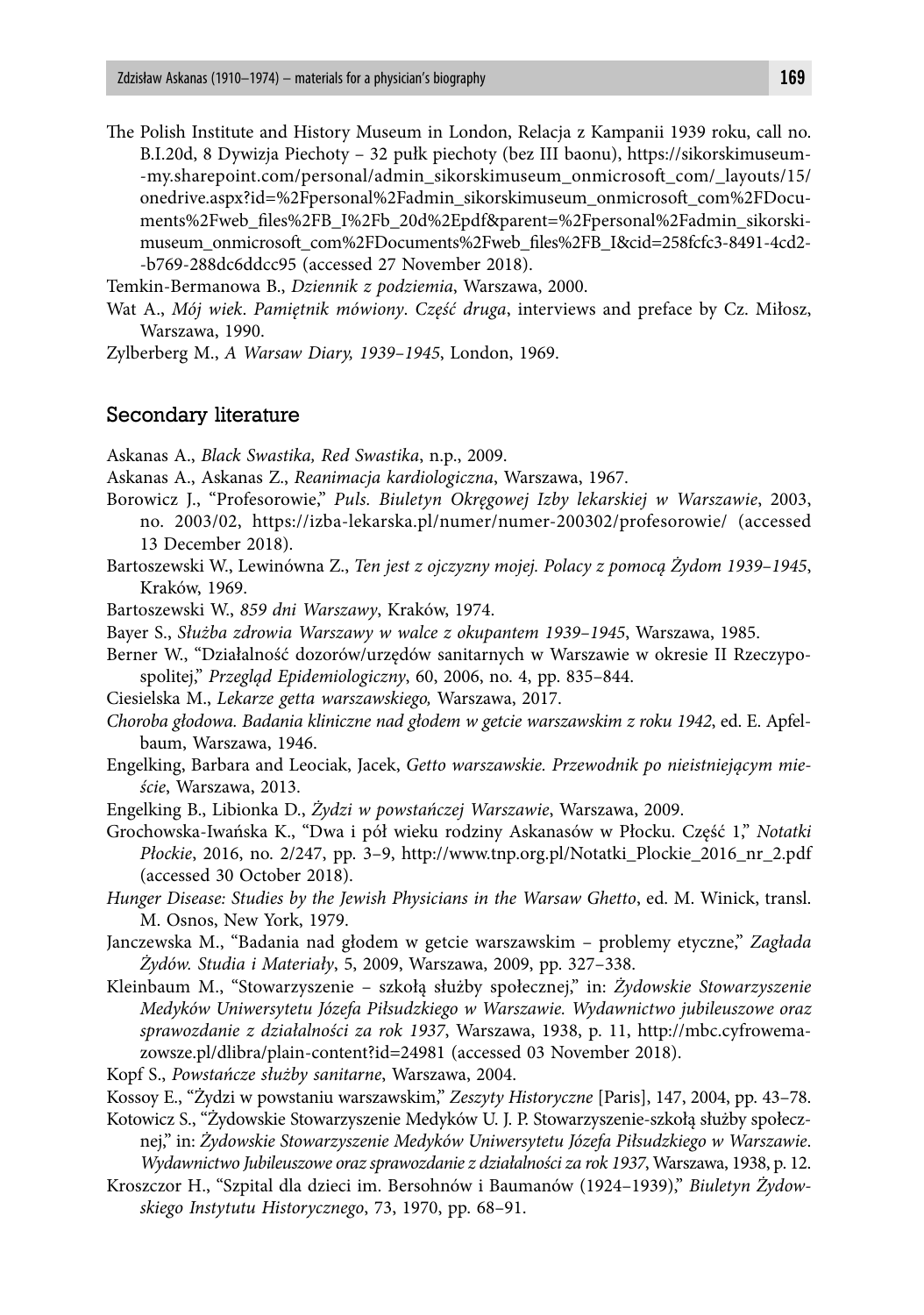Latocha A., "Literackie (po)głosy emigracji niedokonanej – tożsamościowe definicje polskich Żydów, którzy nie wyjechali po Marcu'68," in: *Pęknięcia, granice, przemiany. Tożsamościowe transgresje w literaturze XX i XXI wieku*, ed. J. Wróbel, Kraków, 2013, pp. 159–171.

- Majewski P.M., "Społeczność akademicka 1915–1939," in: *Dzieje Uniwersytetu Warszawskiego 1915–1945*, Warszawa, 2016, pp. 51–323.
- Natkowska M., *Numerus clausus, getto ławkowe, numerus nullus, "paragraf aryjski": Antysemityzm na Uniwersytecie Warszawskim 1931 –1939*, Warszawa, 1999.
- Niklewska J., *Prywatne szkoły średnie w Warszawie 1905–1915*, Warszawa, 1987.
- *Ofl ag IIC Woldenberg to brzmi jak tajemnica*, ed. W. Dembek, Dobiegniew, 2017.
- Olesik J., *Oflag IIC Woldenberg*, Warszawa, 1988.
- Parfieniuk W., 32 Pułk Piechoty. Zarys historii wojennej w kampanii wrześniowej, Warszawa, 2013.
- Paulsson G.S., *Utajone miasto. Żydzi po aryjskiej stronie Warszawy (1940–1945)*, Kraków, 2007.
- "Prof. dr med. Irena Kanabus," *Gazeta Wyborcza* [Warsaw Insert] of 14 November 1994, p. 13.
- Sokolnicki M., "Żydzi w życiu politycznym Płocka do 1919 roku," *Notatki Płockie*, 2004, no. 1/198, pp. 22–30, http://mazowsze.hist.pl/40/fack\_you\_admin/840/2004/1317/1\_198/315 23/ (accessed 30 October 2018).
- Stola D., *Emigracja pomarcowa*, Warszawa, 2000.
- Szarota T., "Jak zabija głód. Badania nad chorobą głodową w warszawskim getcie," *Gazeta Wyborcza* ['Duży Format' Insert] of 17 February 2009.
- Torańska T., *Byli*, Warszawa, 2006.
- *Tydzień* [Piotrków], 9, 1881, no. 42, http://bc.wbp.lodz.pl/Content/6090/Tydzien1881nr42a. pdf (accessed 30 October 2018).
- Tymińska K., Filipiak K.J., Opolski G., "Zdzisław Askanas 1910–1974," in: *Złota Księga Medycyny Warszawskiej*, ed. Marek Krawczyk, Warszawa, 2009, pp. 1–7.
- Urzykowski T., "Profesor legenda. Uczniowie zaczęli rzucać palenie," *Gazeta Wyborcza* of 12 January 2013, http://warszawa.wyborcza.pl/warszawa/1,54420,13254879,Profesor\_legenda\_\_ Uczniowie\_zaczeli\_rzucac\_palenie.html?disableRedirects=true (accessed 10 December 2018).
- Wiśniewska M., Sikorska M., *Szpitale powstańczej Warszawy*, Warszawa, 1991.
- *Władysław Gomułka i jego epoka*, ed. E. Salwa-Syzdek, T. Kaczmarek, Warszawa, 2005.

Wroniszewski, J.K., *Ochota 1939–1945*, Warszawa, 1976.

## Websites

- http://warszawa.wyborcza.pl/warszawa/1,54420,13254879,Profesor\_legenda\_\_Uczniowie\_ zaczeli\_rzucac\_palenie.html?disableRedirects=true (accessed 10. December 2018).
- https://izba-lekarska.pl/numer/numer-200302/profesorowie/ (accessed 13 December 2018).
- http://www.tlw.waw.pl/index.php?id=30&newsy\_id=356 (accessed 13 December 2018).
- https://pl.wikipedia.org/wiki/Zdzisław\_Askanas (accessed 14 January 2019).
- http://www.tnp.org.pl/Notatki\_Plockie\_2016\_nr\_2.pdf (accessed 30 October 2018).
- http://www.tnp.org.pl/biblioteka/dlibra/docmetadata?id=158 (accessed 30 October 2018).
- http://mazowsze.hist.pl/40/fack\_you\_admin/840/2004/1317/1\_198/31523/ (accessed 30 October 2018).
- http://bc.wbp.lodz.pl/Content/6090/Tydzien1881nr42a.pdf (accessed 30 October 2018). http://ebuw.uw.edu.pl/dlibra/doccontent?id=7571 (accessed 30 October 2018).
- http://www.mtg-malopolska.org.pl/images/skany/spis\_nauczycieli/spis\_nauczycieli.pdf (accessed 30 October 2018).

http://mbc.cyfrowemazowsze.pl/dlibra/plain-content?id=24981 (accessed 3 November 2018).